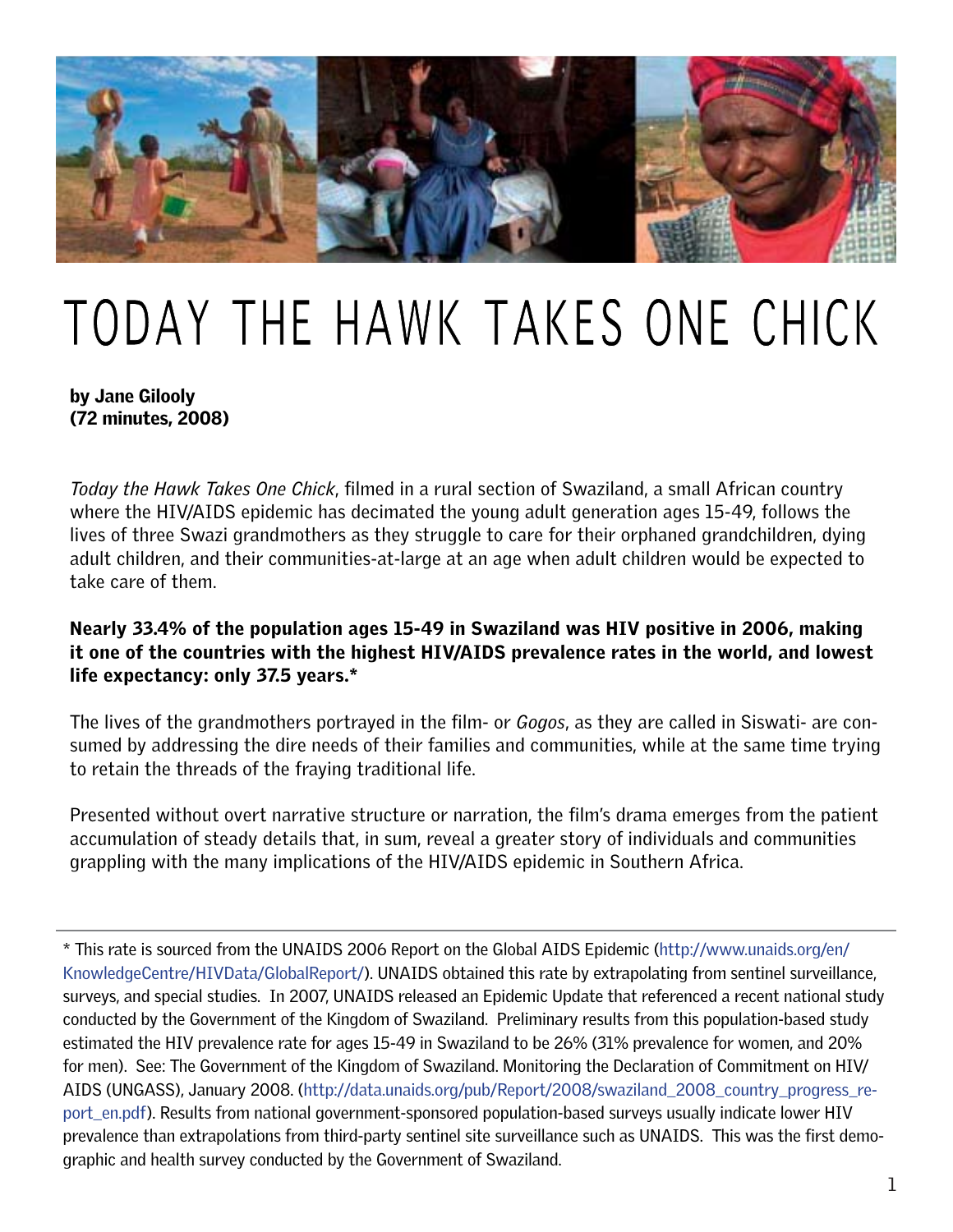

| <b>ABOUT THIS GUIDE</b>                             |
|-----------------------------------------------------|
| <b>FILMMAKER'S STATEMENT</b>                        |
| <b>ABOUT SWAZILAND</b>                              |
| A Developing Country with Strong Traditions         |
| <b>The Drought in Swaziland</b>                     |
| HIV/AIDS IN SWAZILAND AND SUB-SAHARAN AFRICA        |
| <b>A Vicious Circle</b>                             |
| ORPHANED AND VULNERABLE CHILDREN (OVC) AND HIV/AIDS |
| <b>GOGOS</b>                                        |
| <b>WOMEN AND HIV/AIDS</b>                           |
| PREVENTION, EDUCATION, TESTING AND TREATMENT        |
| <b>HOPE FOR THE FUTURE</b>                          |
| <b>FREQUENTLY ASKED QUESTIONS</b>                   |
| <b>GET INVOLVED</b>                                 |
| <b>FURTHER RESOURCES/ SUGGESTED READING</b>         |
| <b>GLOSSARY</b>                                     |
| <b>CREDITS AND PURCHASING INFORMATION</b>           |
| <b>CITATIONS</b>                                    |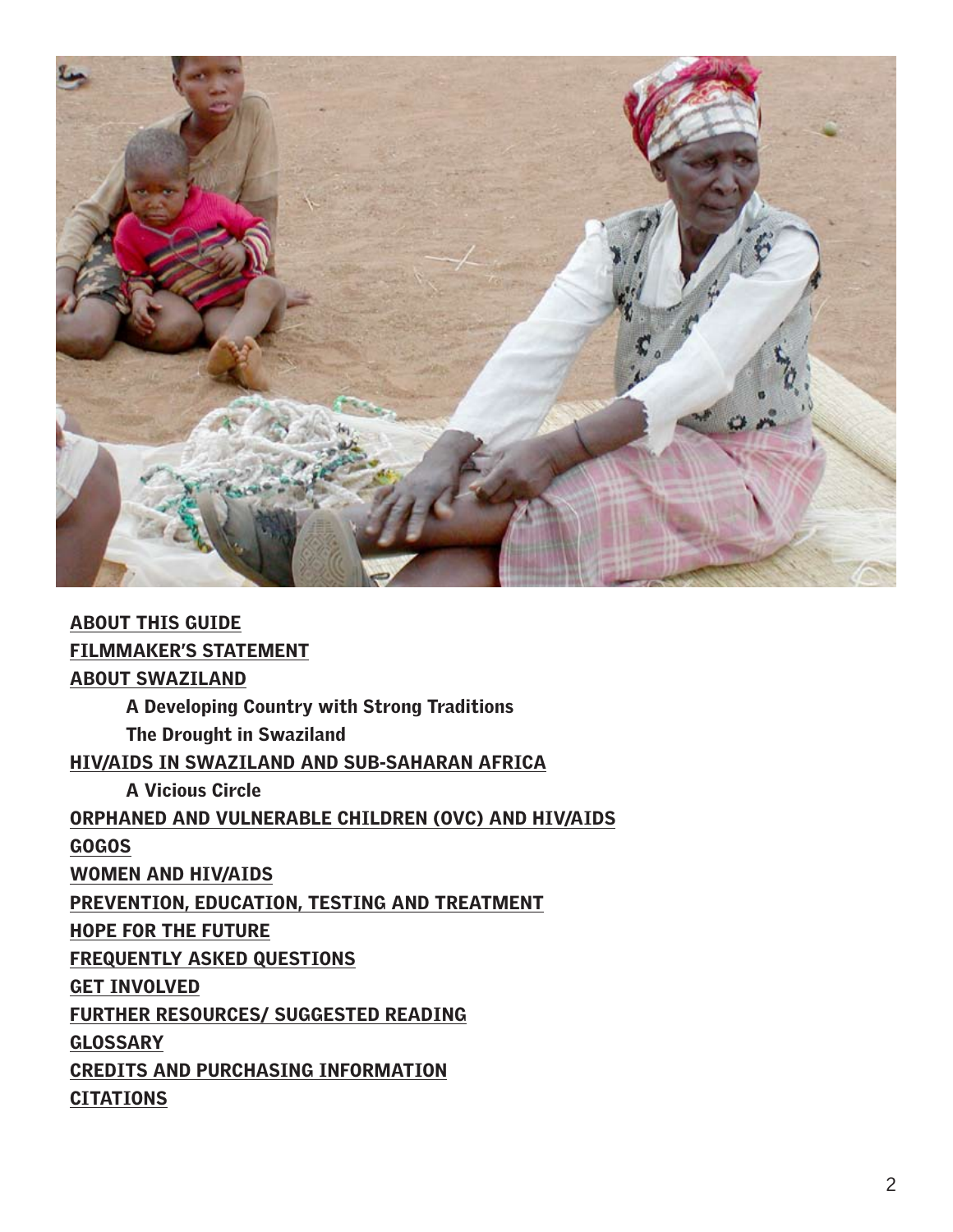

### <span id="page-2-0"></span>ABOUT THIS GUIDE

This guide provides background and context information for the events and issues presented *Today the Hawk Takes One Chick*. It is designed to assist in education and facilitation of discussions about traditions, public health, poverty, and HIV/AIDS in Sub-Saharan Africa.

#### <span id="page-2-1"></span>FILMMAKER'S STATEMENT Jane Gillooly

The film was inspired by a series of unexpected events that led Gillooly to Swaziland. Tracey Kaplan, a South African native and friend of Gillooly, was considering adopting a baby from South Africa. This spurred conversations between the two about the impact an increasing number of children orphaned in southern Africa was having on the communities caring for them. In particular Gillooly was interested in finding out about the grandmothers raising the children in the absence of their parents that died of HIV/AIDS. Contacts at Doctors Without Borders in London led her to Pat Daoust, a fellow Bostonian who had just started The Gogo Project, a grassroots effort that strives to support the grandmothers (*gogos* in Siswati). She put Gillooly in touch with her contacts in Swaziland, and her foundation provided the seed money for the early trip that would inform the project.

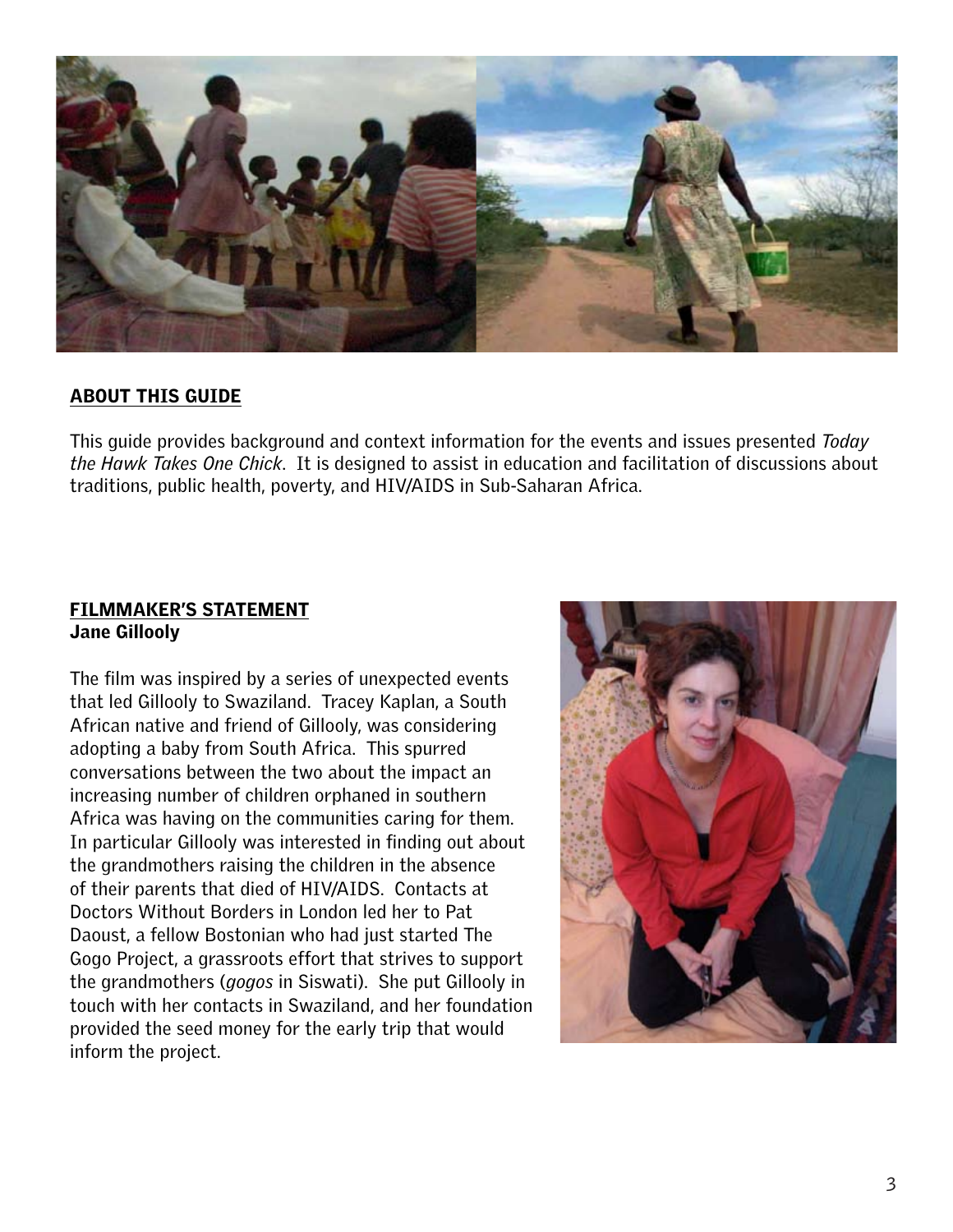

# <span id="page-3-0"></span>ABOUT SWAZILAND

Swaziland is a small country in Southern Africa, bordered on three sides by the nation of South Africa, and on one side by Mozambique.

It is home to just over 1 million people, and is the last absolute monarchy in Africa, governed by King Mswati III.





King Mswati III Photo: AP

source:<http://en.wikipedia.org/wiki/Swaziland>



source:<http://en.wikipedia.org/wiki/Swaziland>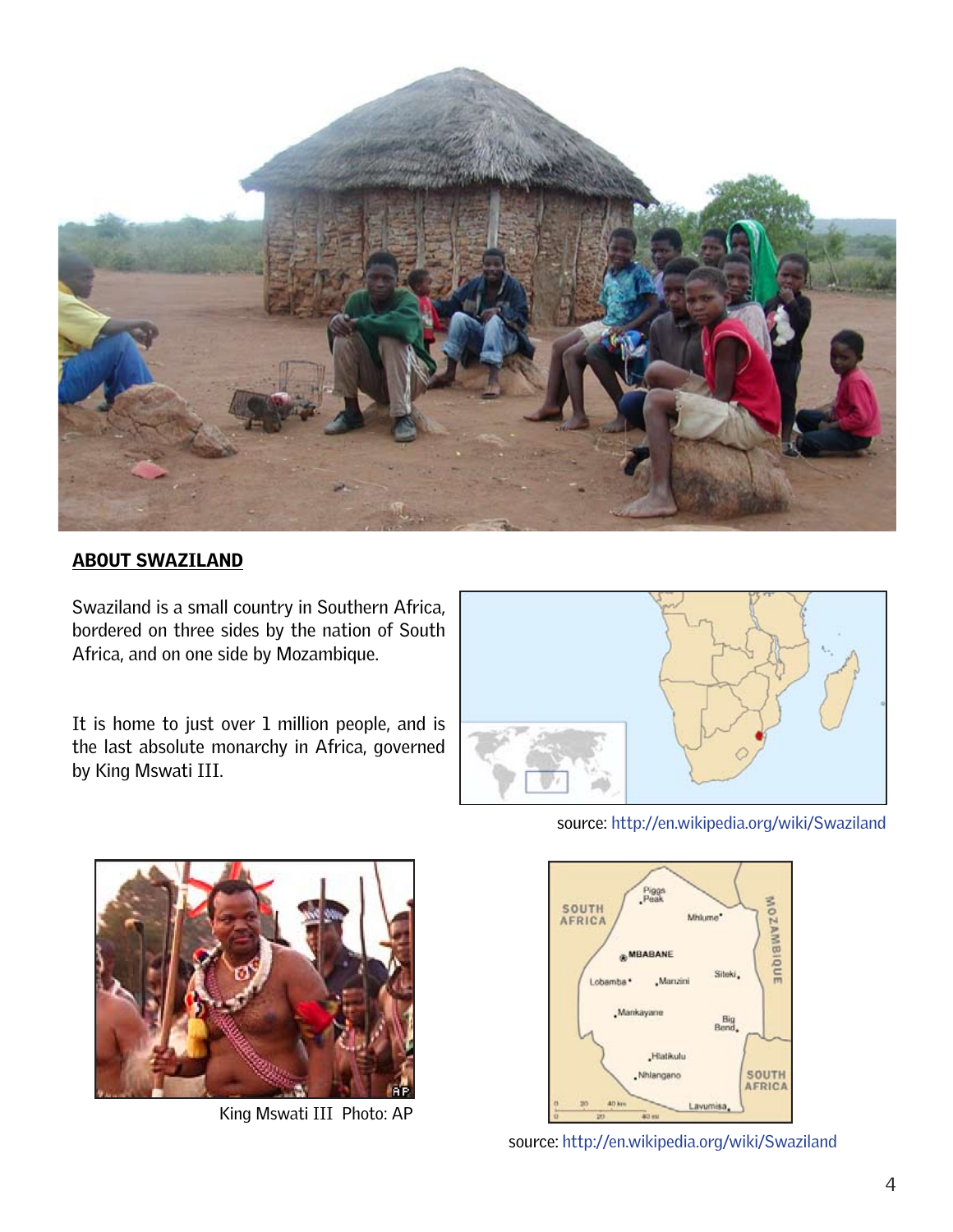# <span id="page-4-0"></span>A Developing Country with Strong Traditions

Swaziland has several bustling cities, but about 70% of Swazis live in rural areas, on traditional homesteads. Every male Swazi citizen has land granted to him and his family by the king. The people of Swaziland hold the land collectively, so an individual may not sell it but is permitted to sell the produce

of the land. For this reason, most Swazis feel very tied to their place of birth- or homestead, and if they become sick, return to it even if they have moved to a city to work.

A homestead is a collection of huts and structures lived in by an extended family. Most of the homesteads are a combination of stick and mud huts and small stone or cement structures, many with no running water or electricity.

Women marry into a homestead and live with their husband's family on the husband's homestead. Only males can inherit homestead land according to Swazi law.



## *Legal and Social Status of Women*



The legal and social systems in Swaziland grant women lesser status than men, restricting property, inheritance, and other rights. Women are at an economic disadvantage as well: women earned an estimated 29% of men's income in 2004 in Swaziland.<sup>i</sup>

Swazi traditional culture is polygamous, allowing and even encouraging men to have multiple wives. The King of Swaziland himself has 13 wives, and his behavior has been criticized as not sending the right message to the public, as his country battles HIV/AIDS.

Before a new constitution was adopted in 2006 which granted some rights, Swazi women had the legal status of minors, and were unable to own property or open a bank account without the permission of a male relative or husband.<sup>ii</sup> Swazi women remain unable under law to inherit homesteads.

Traditions and customs play a large part in Swazi society for most people. One of the most notorious of traditions is the Reed Dance, where thousands of bare-breasted virgins dance before the King, hoping to get picked as his next wife.<sup>iii</sup>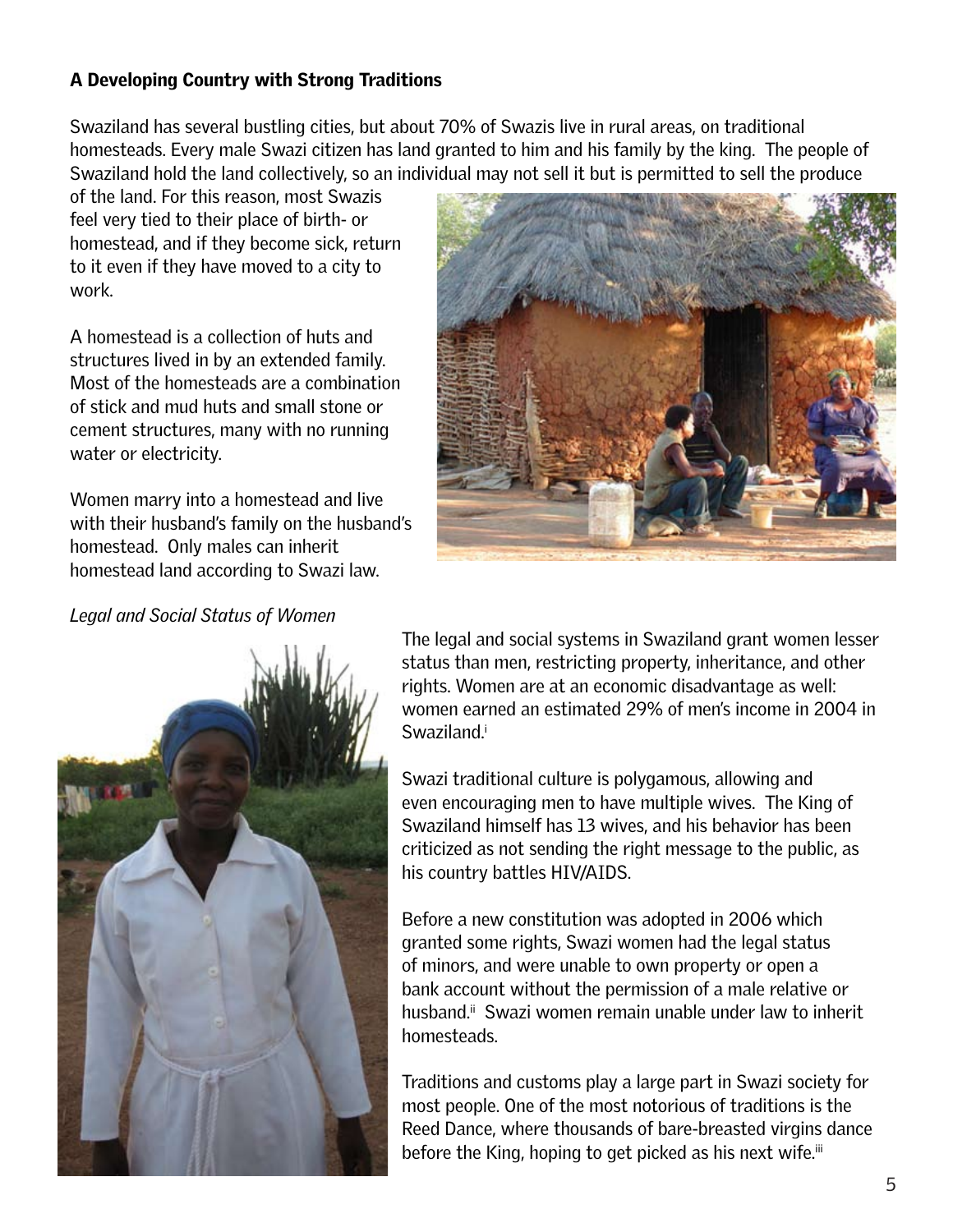People depend greatly on nearby rivers or unfiltered pumping stations for water to drink, cook with, bathe and clean (as seen in Chapter 8 of the film).



Sanitation conditions are poor in impoverished rural areas, and the healthcare infrastructure is overwhelmed and sometimes outdated. Treatable diseases like malaria, cholera, and polio affect many people. Tuberculosis is the leading cause of death in Swaziland, which has the highest TB rate in the world. $\dot{v}$  TB and HIV go hand in hand- a person with an immune system compromised by HIV is 50 times more likely to get TB. TB is a treatable disease but requires taking an antibiotic regularly, which can be difficult in a situation with limited water and food.

There is a 40% unemployment rate, and nearly 70% of all Swazis live on less than one US dollar per day.

The main meal of the day for most Swazi familes is cornmeal or "pap," and beans. In the growing season most families have a small vegetable plot and pick wild greens (similar to spinach), and wild fruit and berries. Many families have chickens for eggs, although the poor health of the chickens results in few eggs. Families also sell the chickens and other livestock for a little income.

## <span id="page-5-0"></span>The Drought in Swaziland

Most Swazis in the rural areas have traditionally made their living as subsistence farmers. For the past ten years, however, the rural areas of Swaziland (including the Lubombo region where the film takes place) have been ravaged by drought, resulting in the recent worst harvest of all time for Swazis, and food crises that threaten hundreds of thousands more with hunger.

**Read more:** IRIN. "SWAZILAND: More than a third of Swazis in need of food aid." 23 May 2007. [http://www.irinnews.org/Report.aspx?ReportId=72335](http://www.irinnews.org/report.aspx?ReportID=72335)

With almost half of the population struggling to find food and water, the economy of the country is threatened. When people are malnourished, it is very difficult to improve health, well-being, and resources.



Photo: IRIN

Lack of modern infrastructure, employment opportunities, and extreme drought and climate change make Swaziland a difficult place to survive. The HIV/AIDS epidemic exacerbates these problems and adds new ones.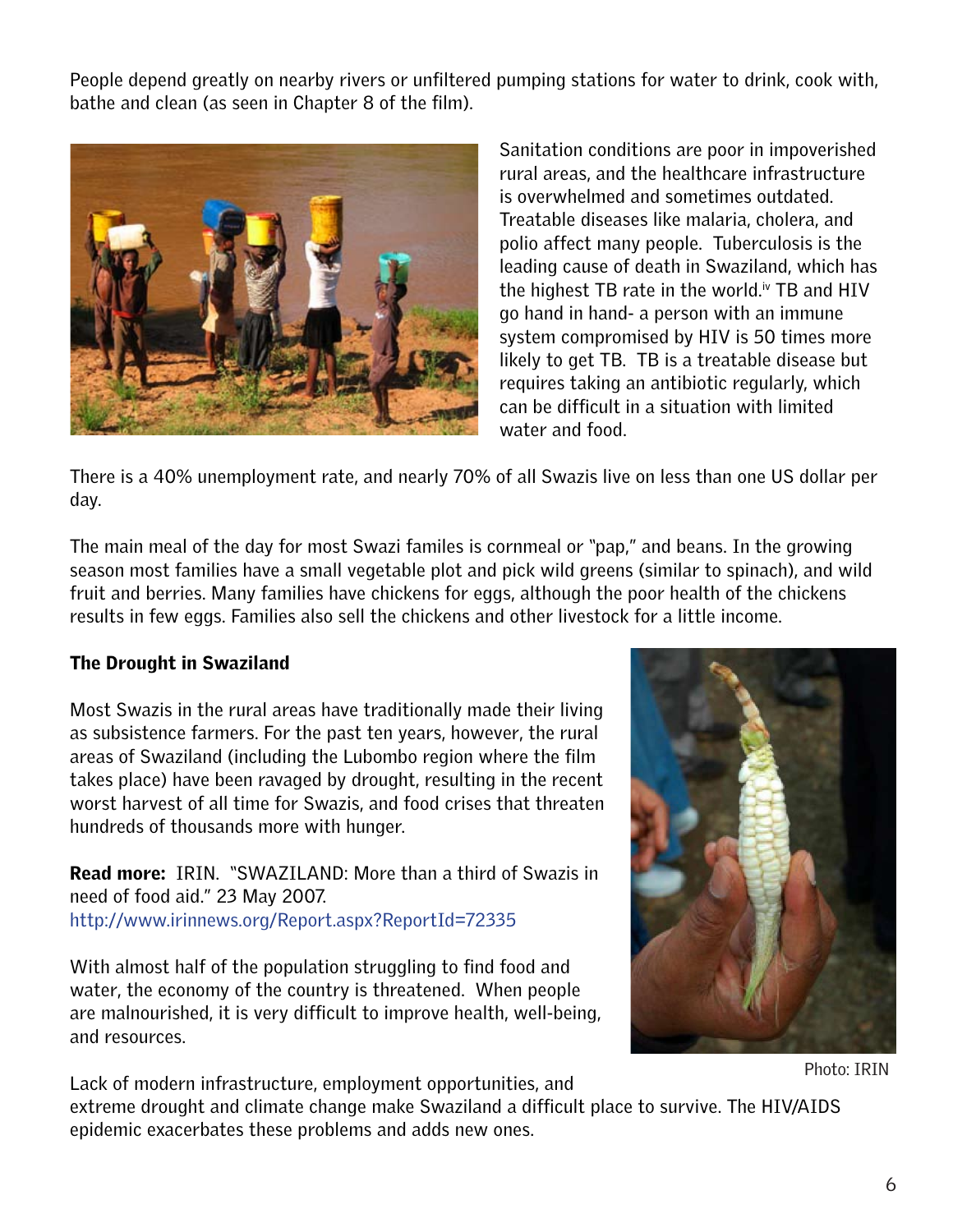# <span id="page-6-0"></span>HIV/AIDS IN SWAZILAND AND SUB-SAHARAN AFRICA

Swaziland has one of the highest HIV infection rates in the world, at nearly 34% of the population in 2006. $^{\prime}$  That means one in three adults, ages 15-49, is likely to be HIV positive in Swaziland.



The HIV/AIDS epidemic in Swaziland rose steeply over the past 10 years, from a 3.9% prevalence rate in 1992 to 38.6 in 2002.<sup>[vi](#page-21-6)</sup> The prevalence rate was as high as 56% for women in their late twenties in 2005.<sup>vii</sup>

More than two out of three (68%) adults and nearly 90% of children infected with HIV live in Sub-Saharan Africa- 76% of AIDS deaths occur in Sub-Saharan Africa.[viii](#page-21-8)

For many countries in Sub-Saharan Africa, the story is similar. As they started to develop by improving quality of life and life expectancy in the 1990s (the prevalence rate was less than 1% in Africa in 1990), the HIV/AIDS epidemic began to take hold and drastically set back any gains made. In 2007, UNAIDS estimated that 22,500,000 adults and children were infected with HIV in Sub-Saharan Africa.<sup>[ix](#page-21-9)</sup>

# In Sub-Saharan Africa, AIDS is the leading cause of death for adults age 15-59. $^{\scriptscriptstyle \times}$

HIV/AIDS does not only take the lives of those

infected, but leaves behind other victims and disasters in its trail: orphaned children, burdened extended family, and economic and social collapse.

# <span id="page-6-1"></span>A Vicious Circle

## It is often asserted that AIDS is at the core of a "vicious circle", whereby the impacts of AIDS increase poverty and social deprivation, while poverty and social deprivation increase vulnerability to HIV infection. $xi$

The HIV/AIDS epidemic impacts society on nearly every level in Swaziland and Sub-Saharan Africa. Epidemics usually attack vulnerable populations only- the very young and the very old- leaving the adult population healthy to maintain the economic and social well-being of a society. Not so with HIV/AIDS, which attacks the healthy, working population of adults, ages 15-59.

When one in three adults in a country gets sick, households are affected by a reduction of income to meet basic needs (including food and schooling), and if the sick adults die, they leave both the old and the young to take care of themselves and each other.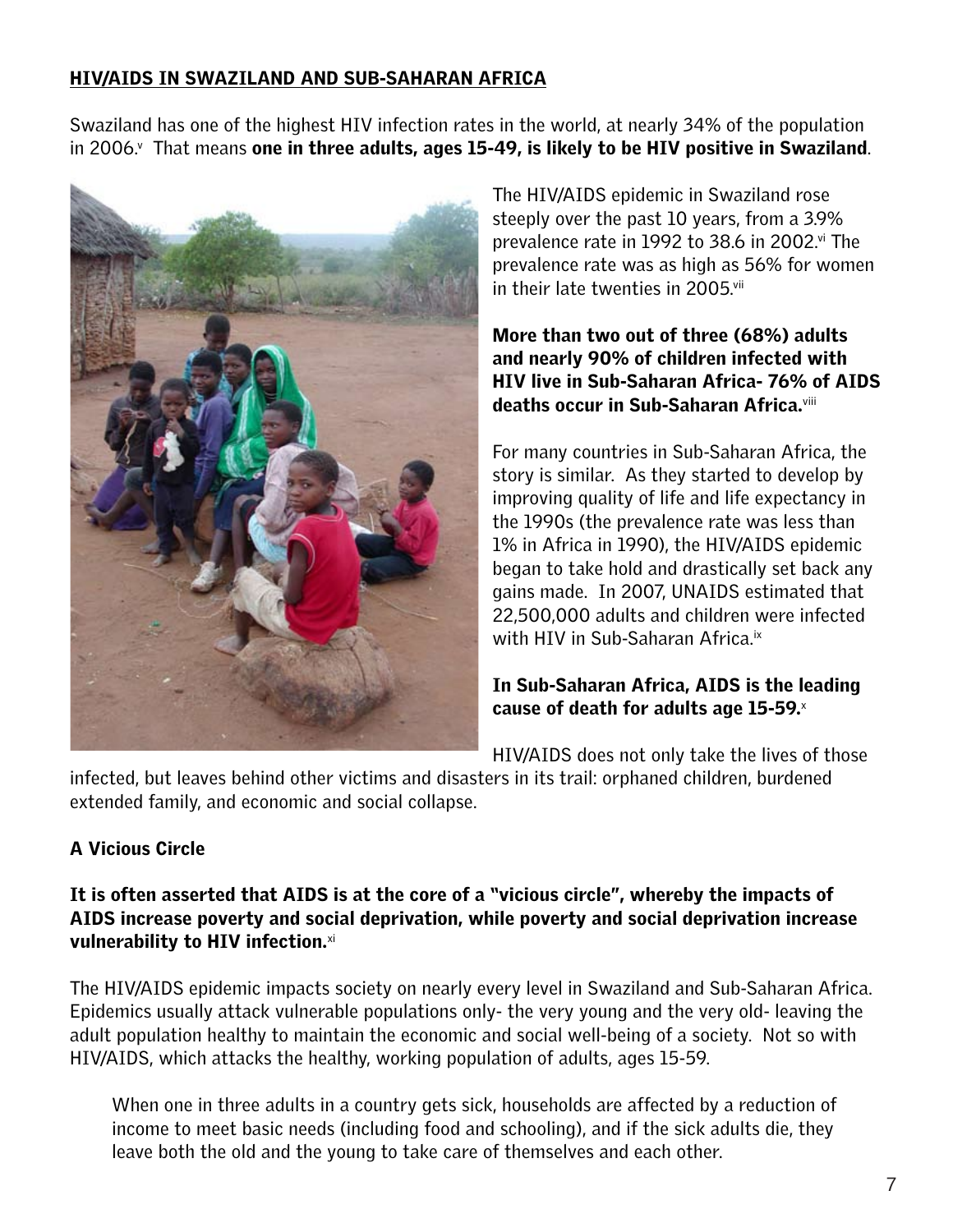Maize production has more than halved in AIDS-affected households<sup>xii</sup>, and about 40% of all Swazis needed food assistance in 2007.<sup>[xiii](#page-21-13)</sup>

Read more: IRIN. "SOUTHERN AFRICA: HIV-induced famine's impact on agriculture." 31 October 2007.

<http://www.irinnews.org/Report.aspx?ReportId=75067>

When one in three adults in a country gets sick, the health care sector becomes overwhelmed with demand, hospitals become overcrowded and understaffed, and the health sector is less able to respond to health care needs.

Patients visiting Swazi hospitals have more than doubled since the 1990s, but hospitals still sometimes suffer from lack of water and other basic necessities. Highly trained staff- such as doctors and nurses- are also in short supply and leave the country for better pay and working conditions elsewhere.

See Chapter 10 in the film for a look at conditions at the overcrowded Good Shepherd Hospital in Siteki, Swaziland.

Read more: IRIN. "SWAZILAND: Stretched health system leaves home care as the only alternative." 13 July 2007. [http://www.irinnews.org/Report.](http://www.irinnews.org/Report.aspx?ReportId=73237) [aspx?ReportId=73237](http://www.irinnews.org/Report.aspx?ReportId=73237)

When one in three adults in a country gets sick, the labor force is greatly affected, and economic and social progress is derailed. HIV/AIDS is having a major effect on Swaziland and Sub-Saharan Africa's economic growth, and in turn, the ability to cope with the epidemic.<sup>[xiv](#page-21-14)</sup>



Read more: Nolen, S. "Swaziland: The economics of an epidemic." *The Globe and Mail*. 22 December 2007. [http://www.theglobeandmail.com/servlet/story/RTGAM.20071222.swazi-side22/BNStory/](http://www.theglobeandmail.com/servlet/story/RTGAM.20071222.swazi-side22/BNStory/International) **[International](http://www.theglobeandmail.com/servlet/story/RTGAM.20071222.swazi-side22/BNStory/International)**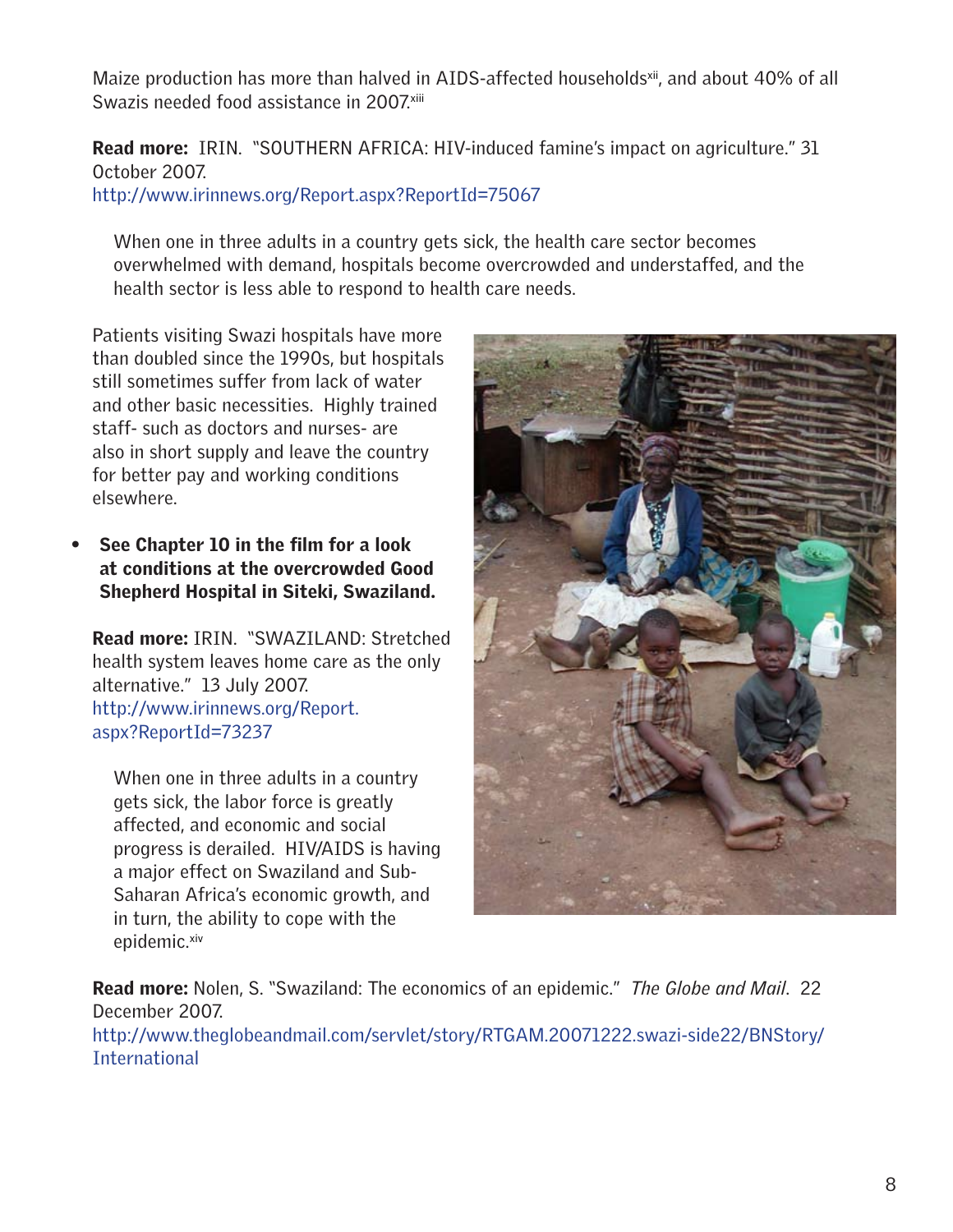## <span id="page-8-0"></span>Orphaned and Vulnerable Children (OVC) and HIV/AIDS



## There are an estimated 11,400,000 orphans due to AIDS in Sub-Saharan Africa.<sup>[xv](#page-21-15)</sup>

Children become orphaned by AIDS when one or both parents get sick and die of AIDS. Often one parent will die first, and the death causes great strain on the family economically, physically, and psychologically, especially because both parents are usually sick with HIV/ AIDS, and the surviving parent struggles to care for the family while also dying of AIDS.

When both parents die, children are taken

in by extended family- aunts, uncles, and grandparents- if the extended family is alive and willing to care for the children. As is portrayed in the film, these extended family caretakers are often elderly or sick themselves, and are near death. When the gogos or aunts and uncles die, the children are left on their own, as a child-headed homestead. Child-headed homesteads are not unique in Swaziland. The question is, how can 12-year-old children raise families? *How can children raise the next generation?*

According to the United Nation's Children Fund (UNICEF) there will be 120,000 AIDS orphans by 2010, the equivalent of 10 percent of the population. That is 20% of all children in Swaziland. $xvi$ This has a profound effect on a culture and society.

- See Chapter 8 in the film for a look at life at a child-headed homestead (a home with no adult guardians or caretakers).
- See Chapter 11 in the film for a scene at a newly child-headed homestead, as the last adult guardian has recently died.

"We are leading to a different world, where children will be doing just whatever they feel, because there was nobody watching over them."

- Gogo Thandiwe Mathunjwa

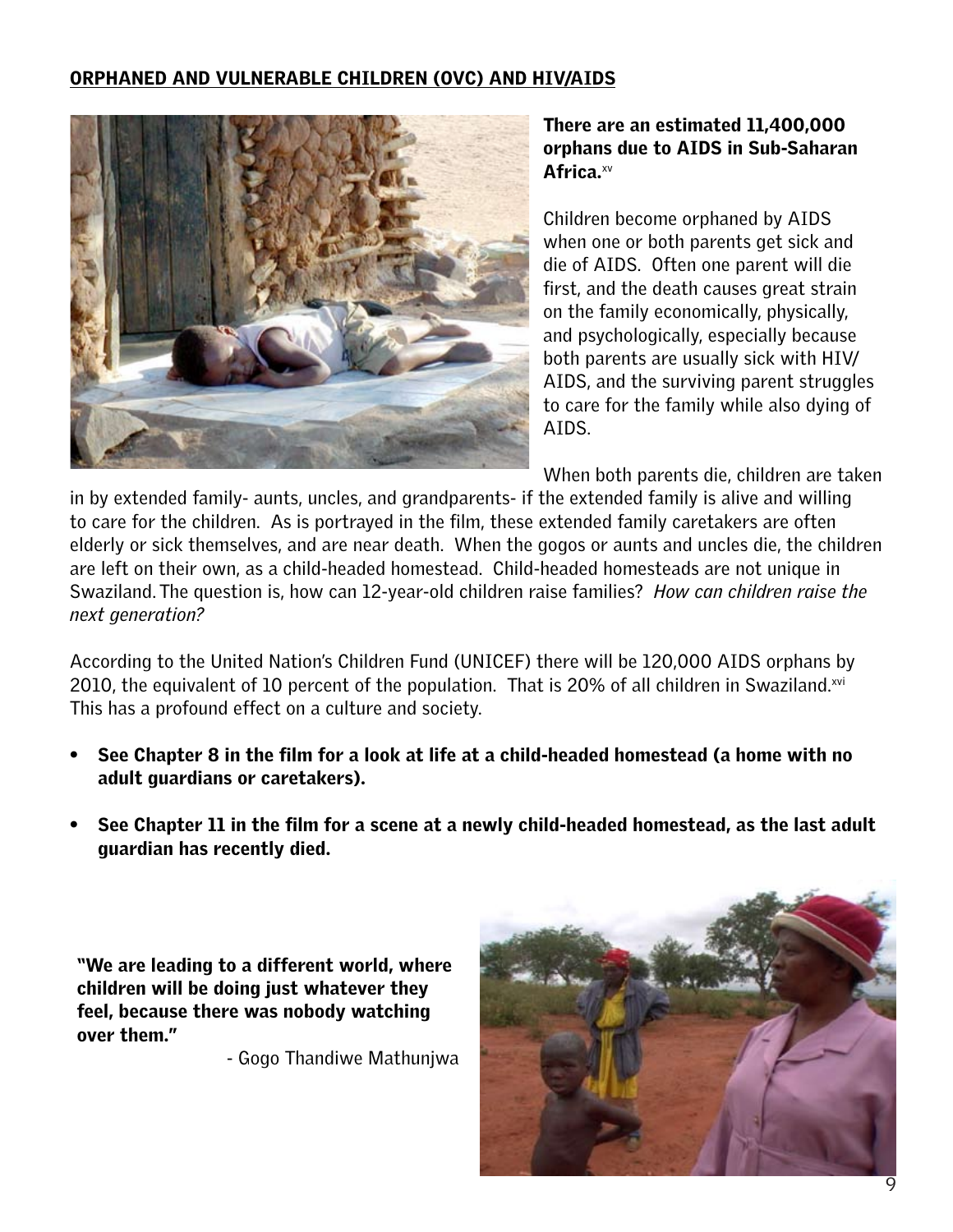# <span id="page-9-0"></span>Gogos

As seen in the film, Gogos in Swaziland must often take on incredibly demanding tasks: trying to provide food, clothing, shelter, health care, and school fees for multiple children of all ages.

• See Chapter 1 and Chapter 5 in the film to hear Gogo Shongwe's story and see the caretaking duties she has taken on.

Swazi culture dictates that when people get sick, they return to their family's homestead for care. Often this means extended family as well. There are not many orphanages in Swaziland, and orphans are expected to be cared for by extended family, including grandparents.

The government provides a meager pension for the elderly of \$15 a month. This is widely acknowledged as not nearly enough to live on, and often they must travel long distances to receive this support.[xvii](#page-22-1)



"You may think there are no others in this situation, but there are many others like me."

-Gogo Maria Shongwe

## <span id="page-9-1"></span>Women and HIV/AIDS

Women are disproportionately vulnerable to HIV/AIDS in Swaziland due to social and economic inequalities.

## In sub-Saharan Africa, almost 61% of adults living with HIV in 2007 were women.<sup>[xviii](#page-22-2)</sup>

Reproductive rights for women in Swaziland leave a lot to be desired. From an early age, girls are taught to be submissive and obedient to males, including in sexual partnership and sexual choices, which leaves women and girls more vulnerable to HIV/AIDS. It seems most men refuse to use condoms, and many girls become pregnant at a young age and have several children. This adds more financial burden and workload on the household, usually already struggling to survive poverty and sickness.

A UNICEF study of young women and girls in Swaziland revealed that one in three Swazi women has suffered some form of sexual abuse as a child, one in four experienced physical violence, and 75% of the perpetrators of sexual violence were known to the victim- as members of their own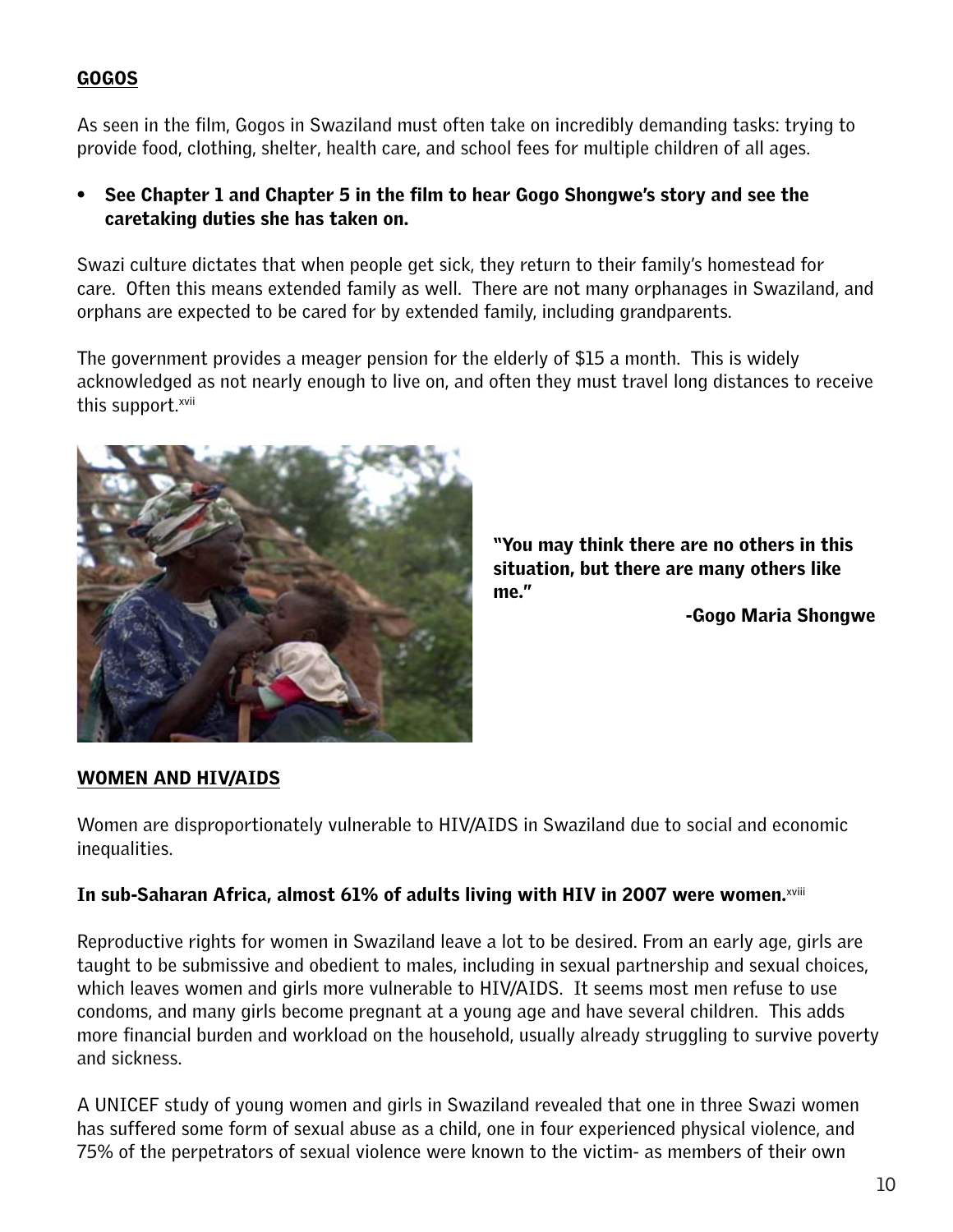household.<sup>[xix](#page-22-3)</sup> In times of desperate economic and social crisis, sexual abuse and violence, drug and alcohol use, and crime increase.

Swazi women are expected to shoulder most home duties, including providing and cooking food, working the fields, and providing school fees for the children. For some women, this may mean even taking sexual risks as prostitutes to feed their families. $x^2$ 

The HIV/AIDS epidemic has paradoxically inspired positive change in Swaziland for women and girls in that they are disproportionately affected, so any progress to combat the epidemic involves a necessary reflection on women's social status, and in some cases, a movement toward social change. The constitution was changed, and there have been protests and pressure on the King to make changes. Women are assuming roles of authority at home, speaking about HIV/AIDS with their families and encouraging other women and girls to protect themselves.



# <span id="page-10-0"></span>Prevention, Education, Testing, and Treatment

# *Barriers to Testing*

Though a third of the population in Swaziland may have the HIV virus, most don't know they have it and don't get tested or seek treatment.

Lack of education about the disease, stigma, and shame widely operate to keep people scared of finding out their HIV status.<sup>[xxi](#page-22-5)</sup> Many people in Swaziland refer to AIDS as "evil spirits" or "the plague," without fully understanding or acknowledging the disease from a clinical perspective. It is also not uncommon for families to throw HIV-positive family members out on the street, because it is believed they did something wrong to contract the virus. HIV/AIDS-related hate-crimes occur in a discriminatory atmosphere, and an HIV-positive person can get fired from their job if they disclose their status. For these reasons people are scared to find out if they have HIV by getting tested. If they know their status, because of discrimination they may not share with their families, communities, or partners.

# • See Chapter 11 in the film for an example of stigma at work: Gogo Shongwe's granddaughter says her mother died of "evil spirits"- which was probably complications from HIV/AIDS.

For people who have no means of transportation and are struggling to meet basic survival needs like food and shelter, visits to the hospital or a clinic for testing or treatment are difficult. Getting to the hospital or a clinic might mean walking 10 or more miles, paying for a fare, and/or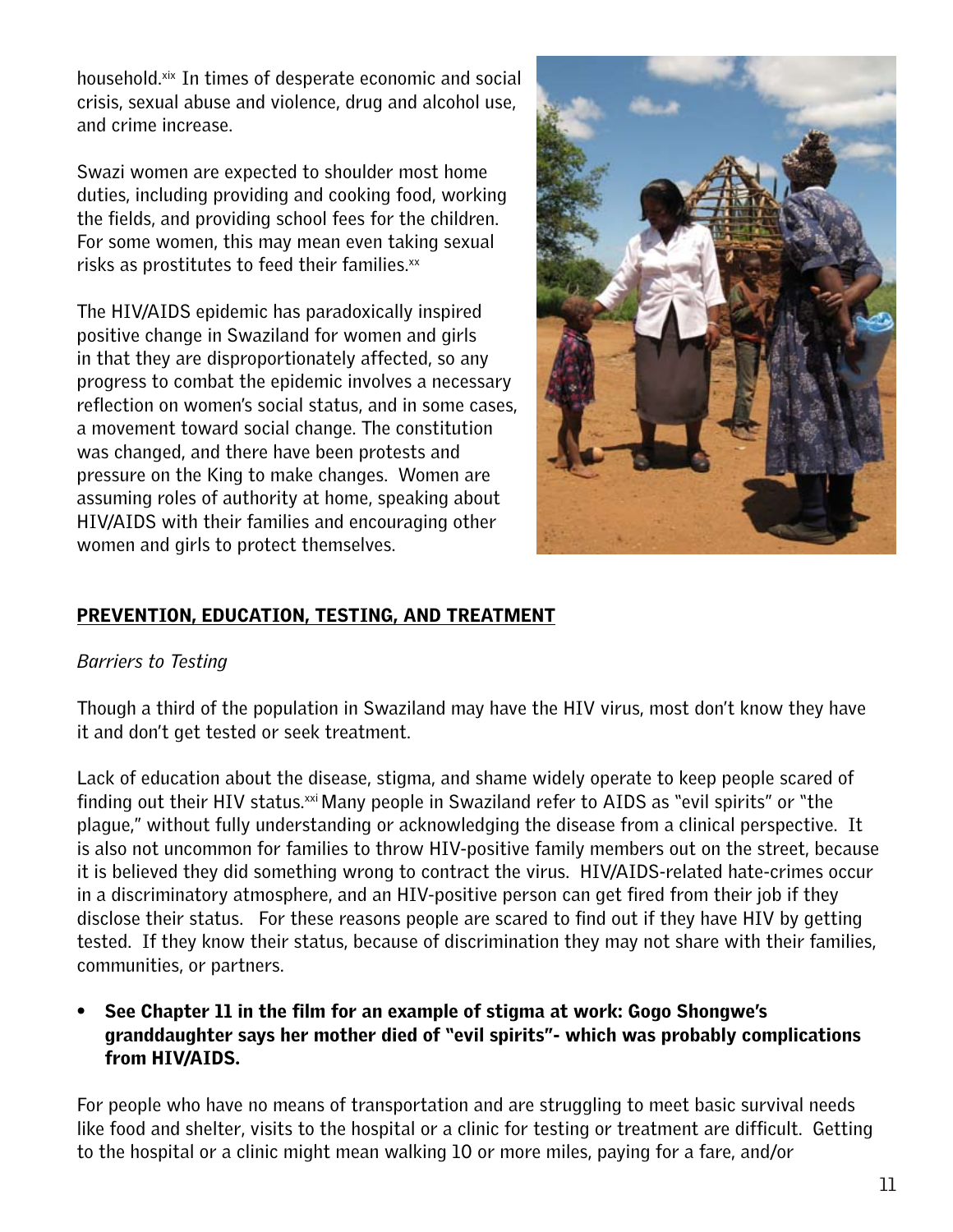spending the entire day in line waiting at an overcrowded health facility. This is all added burden to someone who is HIV+ and suffering symptoms of the virus.



"I think if I learned before my five boys, they would be alive."

-Gogo Albertina Skhosana

# Prevention and Community Education

The government and other agencies have made condoms widely available in Swaziland, but use remains controversial and unpopular.<sup>[xxii](#page-21-12)</sup> HIV education campaigns have focused on abstinence as the best form of HIV prevention. Billboards and posters about HIV are common around Swaziland. Community education supported by NGOs and faith-based organizations, such as the one Albertina helps to run in her NCP Neighborhood Care Point with the support of UNICEF, seems to be the most effective immediate solution to prevention and education.

# *Treatment*

Anti-retroviral drugs (ARVs) can slow down and even reverse the progression of HIV infection, delaying the onset of AIDS by twenty years or more. They also reduce the amount of HIV virus in the blood, reducing the risk of transmission.<sup>xxiii</sup> Because of their high cost though, as of December 2006, only about 28% of the 7,100,000 people in low- and middle-income countries who need treatment were receiving the medications.<sup>xxiv</sup>

## About 1.3 million people in Sub-Saharan Africa are receiving antiretroviral treatment, representing only about 28% of those in need of life-saving treatment. $xxy$

For many people in Sub-Saharan Africa living on \$2 or less a day, free (government or NGO-funded) treatment remains the only option for receiving medication.

The Government of Swaziland provides treatment, but in 2007 only for 15,000 people (the estimated number of people that need treatment is close to 200,000). XXVI Both the Global Fund for AIDS, Tuberculosis and Malaria and the US Government provide funds for free ARVs in Swaziland. Despite increases in treatment access, none of the countries in Sub-Saharan Africa have achieved their goals of universal access to antiretroviral therapy.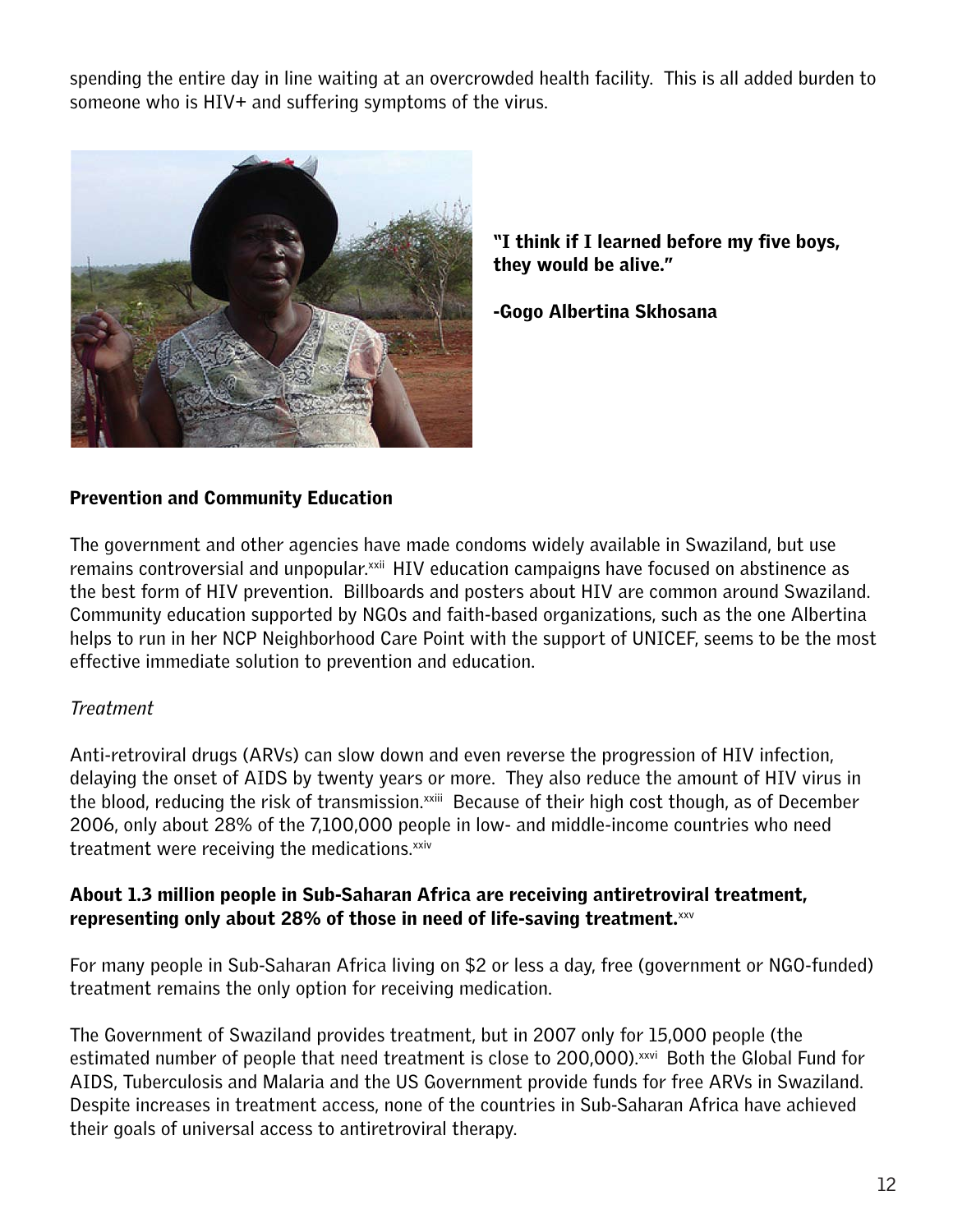#### <span id="page-12-0"></span>Hope for the Future

"The children say, 'Gogo, we are going to die before you die.' I tell them things can happen at any time, no matter how old you are. Today the hawk takes one chick. Tomorrow, it's the other. God willing, they will see how to handle the situation."

-Gogo Maria Shongwe



The HIV/AIDS epidemic in Swaziland and Sub-Saharan Africa presents great challenges for the future. In the face of difficulty, some response initiatives are working effectively to provide hope, healing, and change in Swaziland, and can be seen in the film.

#### *Neighborhood Care Points (NCPs)*

Supported by UNICEF (with some services provided by other NGOs like Catholic Relief Services and the World Food Programme), Neighborhood Care Points were designed for communities with orphans, for the children to receive care and support, a meal for the day, and some form of education.<sup>xxvii</sup> The NCPs provide a unique community-based support solution for orphans in rural areas.

• See Chapter 5 and Chapter 7 in the film for a look at Gogo Albertina making and serving food for the orphaned and vulnerable children that visit the Neighborhood Care Point where she volunteers.

The food for the one meal a day (cornmeal or "pap" and beans made with salt and cooking oil) is provided by the World Food Programme. UNICEF pays for cooking pots and supplies and provides a small stipend to the women who cook.

Albertina also educates adults in her community about healthcare. She was trained by Catholic Relief Services to lecture to families about hygiene and HIV and TB prevention. She instructs people about everything from boiling river water before drinking it, to how to take medications. She provides help with reading the paperwork the families are given by the clinics and helps people keep track of their (often complicated) medication regimens.

• See Chapter 9 in the film for a look at Albertina educating her community and helping people follow through with testing, monitoring, and treatment.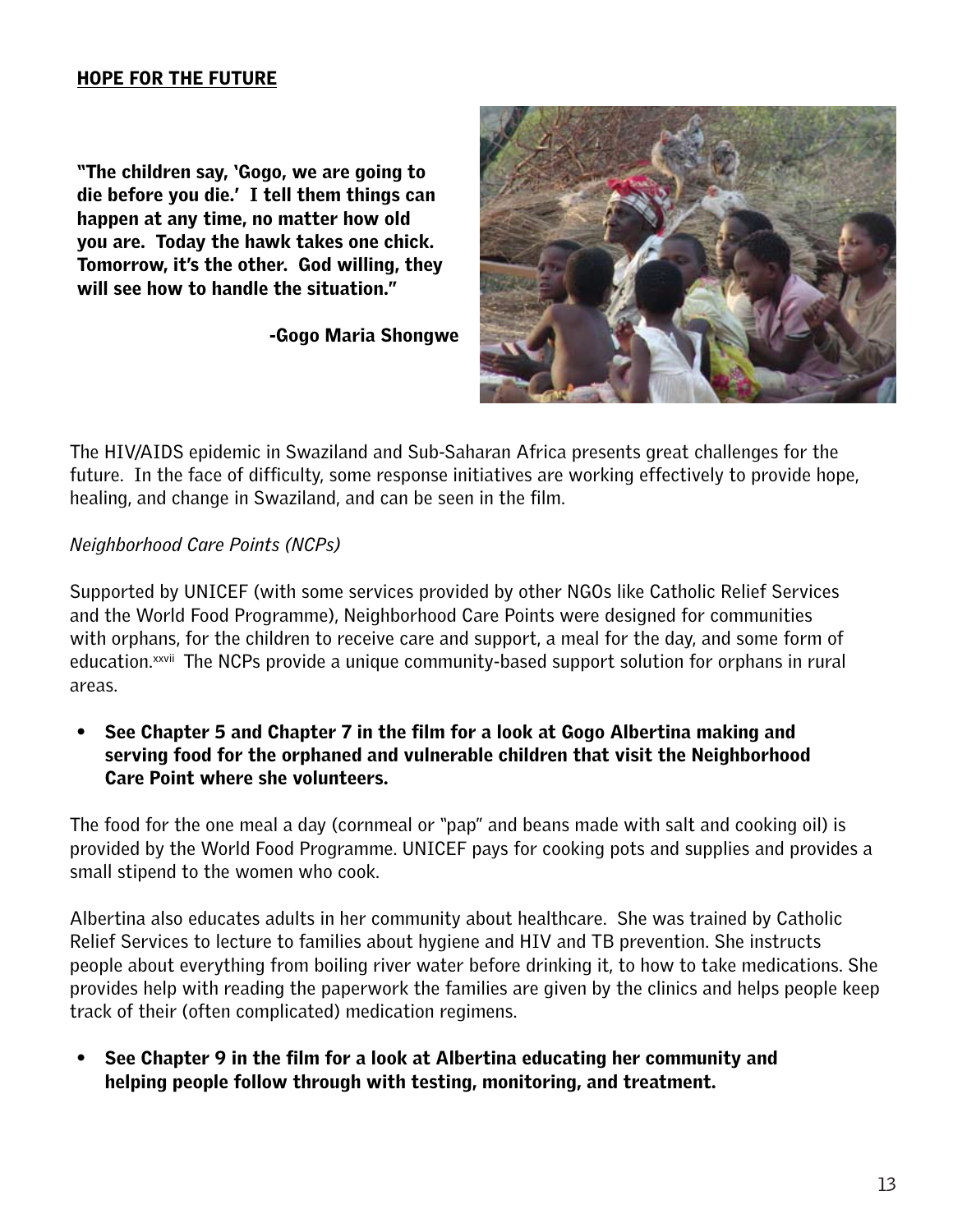## *Rural Health Motivators (RHMs)*

The Rural Health Motivator program is a national program that trains and supports about 4,000 community members throughout Swaziland in recognizing symptoms and signs of illness and administering very basic care to promote health. The Bristol Myers Squibb Secure the Future project helped train these RHMs to provide very basic home-based care to people with HIV/AIDS. Swazi society depends on the work of these RHMs, especially as the existing health infrastructure is limited.<sup>xxvii</sup>

Through regular visits with her neighbors, Albertina is aware of who needs medical attention and she serves as an RHM: she is the person who communicates the needs of the community to a clinic or directly to Thandiwe (a nurse for Cabrini Ministries that runs a clinic), who makes a regular stop at Albertina's homestead.

## • See Chapter 9 in the film for a look at Albertina serving as a Rural Health Motivator, reporting about someone who is sick in her community to Thandiwe.

Albertina is paid a small stipend from all three of her jobs (NCP, training, and RHM). Her three jobs combined pay her approximately \$10 a month.

## *NGOs, Faith-based, and Community-based organizations*

Some organizations, like Cabrini Ministries in Swaziland ([http://cabrini-ministries-swaziland.](http://cabrini-ministries-swaziland.blogspot.com/) [blogspot.org](http://cabrini-ministries-swaziland.blogspot.com/)), are providing orphan care and health care for adults, and agricultural, educational, and employment support and opportunities. Some of the children in the film live at the Cabrini orphan hostel during the school year. The film shows some of the children at the homesteads during a school break time of a few weeks. (There are three school break times when children return to their homesteads for a few weeks each; the rest of the year they live at the Cabrini Ministries hostel and are completely provided for).

Cabrini Ministries takes a co-parenting approach to supporting orphaned and vulnerable children, which is more in line with Swazi culture than an "orphanage" concept. Time at the homestead is critical for male children for keep their property rights on the homestead intact. While children visit their homesteads, Cabrini Ministries provides nutritional support and checks in regularly to monitor the health and well-being of the children.

Cabrini Ministries also employs Gogo Thandiwe as a nurse, and provides testing, transportation, and other health services as seen in the film. NGOs, faith-based, and community-based organizations are working to respond to the epidemic in a comprehensive way.

• See Chapter 2 in the film for a look at Thandiwe's work doing healthcare outreach, testing, and monitoring treatment, and Chapter 7 for a look at other work supported by Cabrini Ministries including community education, food distribution for patients, and walk-in healthcare services.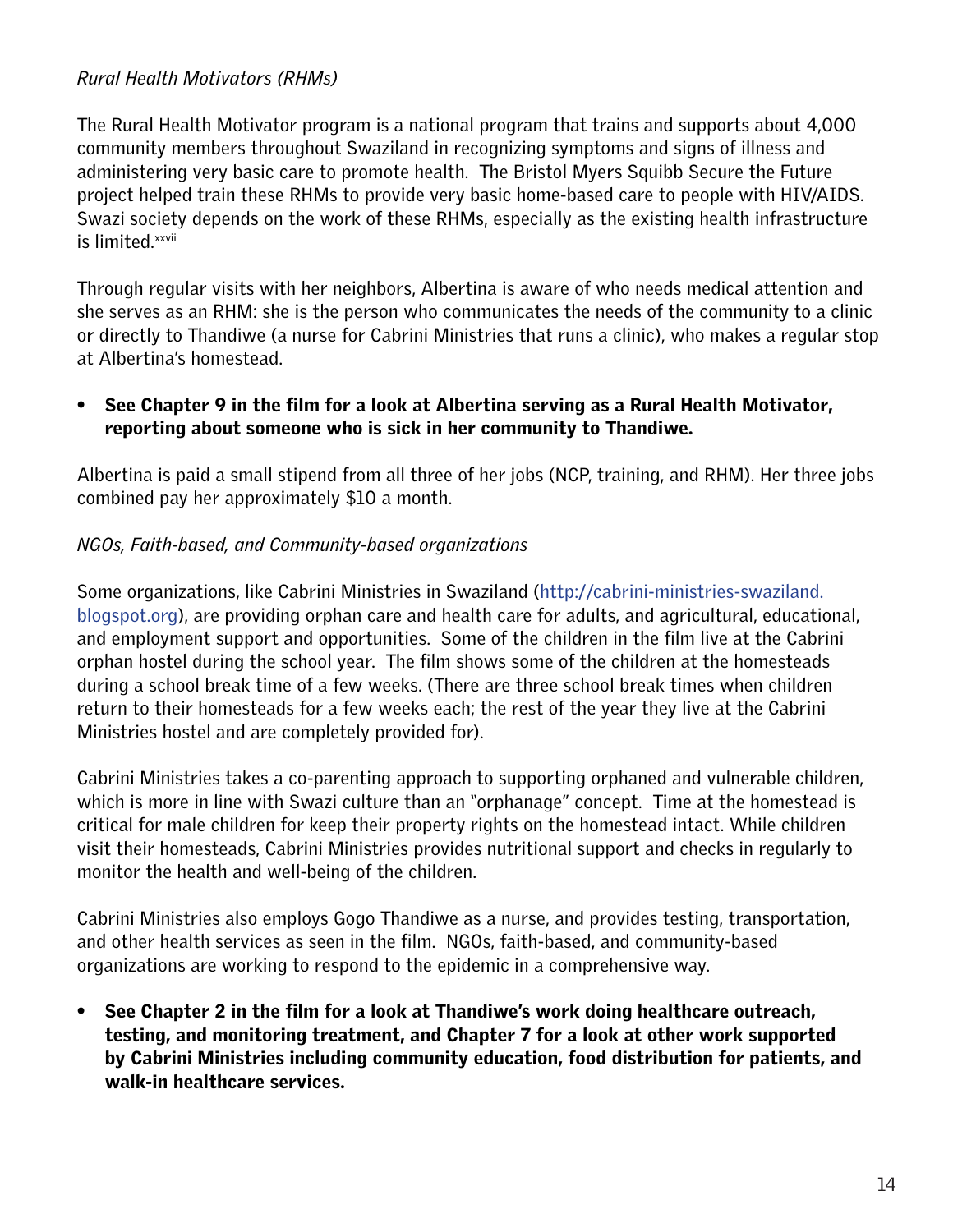# *Changing attitudes about HIV/AIDS*

Some of the most promising changes are seen at a micro-level however. When Gogo Shongwe's granddaughter tells us her Gogo tells her to use a condom when having sex (in Chapter 11 of the film), this reflects prevention education and women's reproductive empowerment in action. Gogo Albertina is seen (in Chapter 10 of the film) also trying to educate her family and suggest preventive behaviors.

The Gogos that encourage and support their family members to be tested and to monitor their health are also supporting prevention and treatment activities. Surely, women like Gogos Maria, Albertina, and Thandiwe, who are working so hard for to care for their families and communities, represent a great sign of hope for Swaziland's future.

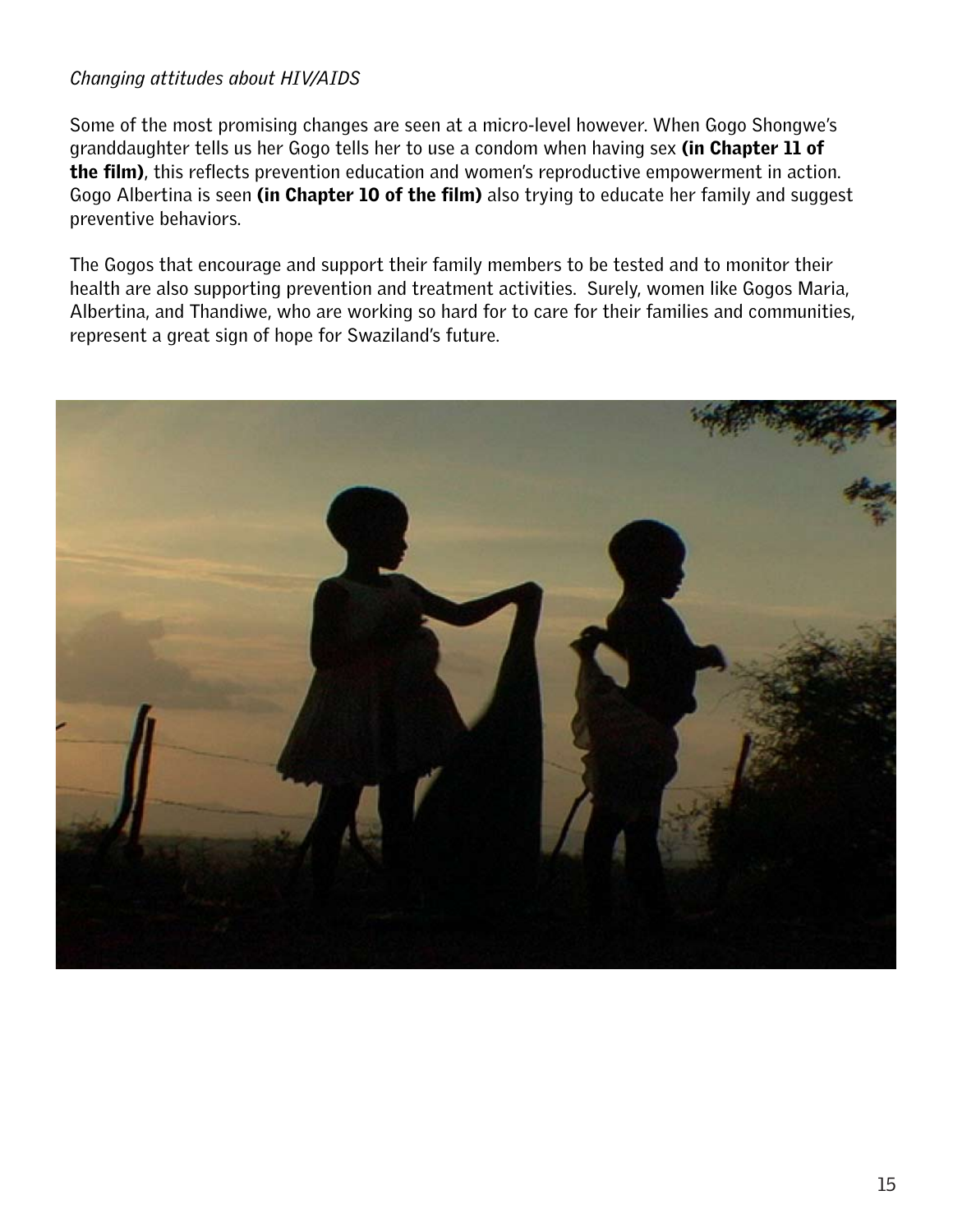#### <span id="page-15-0"></span>FREQUENTLY ASKED QUESTIONS

## – Where are the male presences- the fathers of the children, and husbands of the Gogos- in the film?

The employment opportunities in the lowveld of Swaziland are limited. Many men (and some women) leave the area looking for work and end up staying in the larger towns or cities. The cost of transportation prohibits regular trips back to their homesteads. The rural area where filming took place had traditionally been a farming area until the water shortages which have plagued the country for over ten years. There is a sugar cane plantation, irrigated by water pumped from the river, where some of the men and women work. The plantation provides some worker housing and many of the field workers stay on the plantation, returning home when they can. There is also a dam and canal being built in the lowveld. Some of the men in the area are working on this water project. Some parents- both men and women- abandon their children with Gogos or other family members because they are unable to care for them for a variety of reasons, most commonly, going to the cities to work. Both Albertina and Maria have family members who have abandoned their children to them.

### – What is the government of Swaziland doing to help its people and deal with the HIV/ AIDS crisis?

By its own admission, the government of Swaziland has been slow to respond to HIV/AIDS. <sup>[xxix](#page-22-11)</sup> In 1999 King Mswati III declared HIV/AIDS a national disaster.<sup>xxx</sup> A National Emergency Response Committee on HIV/AIDS (NERCHA) was created in 2001. The government undertook a national prevention education program for the first time in 2006, created a testing network, and launched a free ARV program (drug treatment for HIV/AIDS) in 2004, but the program that has been plagued with stock-outs and problems with steady access. <sup>[xxxi](#page-22-13)</sup> The government has promised free schooling to OVC (orphans and vulnerable children) but doesn't have the revenue to make good on the promise.<sup>[xxxii](#page-23-0)</sup> Political opposition and political groups are banned by the Swaziland government in a repressive civil and political atmosphere.<sup>[xxxiii](#page-22-6)</sup> Most Swazis are loyal to the King, although his extravagance with money (such as trying to buy a \$45 million private jet) and polygamy (13 wives) while his country is plagued with HIV/AIDS and starvation has been criticized.<sup>[xxxiv](#page-23-1)</sup>

**Read more:** IRIN. "SWAZILAND: Long on policies but short on implementation." 10 January 2008.

#### <http://www.irinnews.org/Report.aspx?ReportId=76182>

#### – What were the bags in the warehouse in the film?

The large tent in the film is a distribution center for the World Food Programme. The bags in the warehouse were donations from the UN World Food Programme of mealie or "pap", a corn-soya blend. The WFP also distributes beans and cooking oil when available.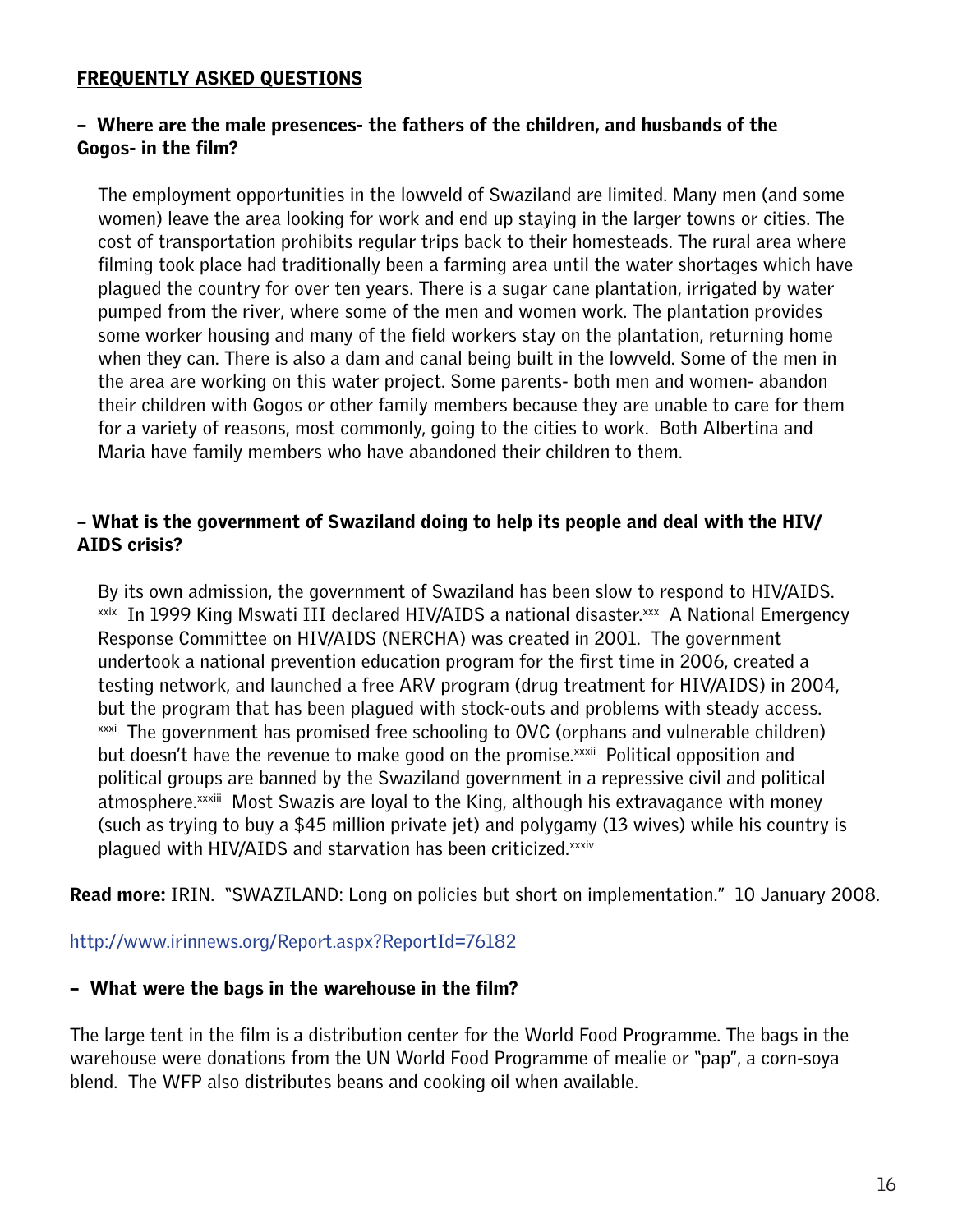#### – What happened to the young man seen in Chapter 2 of the film suffering from delusions?

Thokazani is the name of the young man who was being cared for by his grandmother. Thandiwe went to his hut to draw blood to get an accurate CD4 count so that she could start him on ARV treatment. He was so sick at the time of the filming he did not survive long enough for the treatment to begin to work. He died a few months after the day of filming.

#### – What happened to the young girl with the ear infection (seen in Chapter 8 of the film)?

The young girl with the ear infection is a double orphan (meaning both parents have died) and she is HIV positive. Because of her HIV positive status, her health is often compromised. People with HIV are susceptible to other diseases like tuberculosis (the leading cause of death in Swaziland, because the HIV prevalence is so high) and other opportunistic infections, like her chronic ear infections. Her lungs have been damaged by tuberculosis, which greatly compromises her overall health and energy level.

Phicekile lives at an orphan hostel run by Cabrini Ministries [\(www.cabrinifoundation.org](http://www.cabrinifoundation.org)), which provides her and four of her siblings food, clothes, shelter, healthcare, education fees, and psychosocial support. Her health and progress is carefully monitored, and she is doing good in school, sings in the Cabrini choirs, and is excellent at crocheting. [For more information about the orphan hostel and Cabrini Ministries' work in Swaziland, please visit: [http://cabrini-ministries-swaziland.blogspot.com\]](http://cabrini-ministries-swaziland.blogspot.com)

### – What happened to the children in the newly child-headed homestead seen in Chapter 11 of the film?

The oldest boy, about 18, dropped out of school and maintains the homestead. He found homes for his youngest two siblings: one had TB and was taken in by a relative. The youngest boy was taken in by a neighbor, and he now herds cattle for that family and they care for him and pay his school fees. The 16 year-old daughter went to the city and works as a nanny. The oldest boy heads the homesteads and cares for the other two siblings. He got some funds from UNICEF to send the two siblings to school and relies on help from a grandfather and neighbors for food.

#### – What will happen when the Gogos die?

Every situation is different so it is hard to predict what will happen to a family like Gogo Shongwe's when she dies. But most likely, the children will have to face the difficulties of being a child-headed homestead. Young children take care of younger children, and all fight to survive any way they can.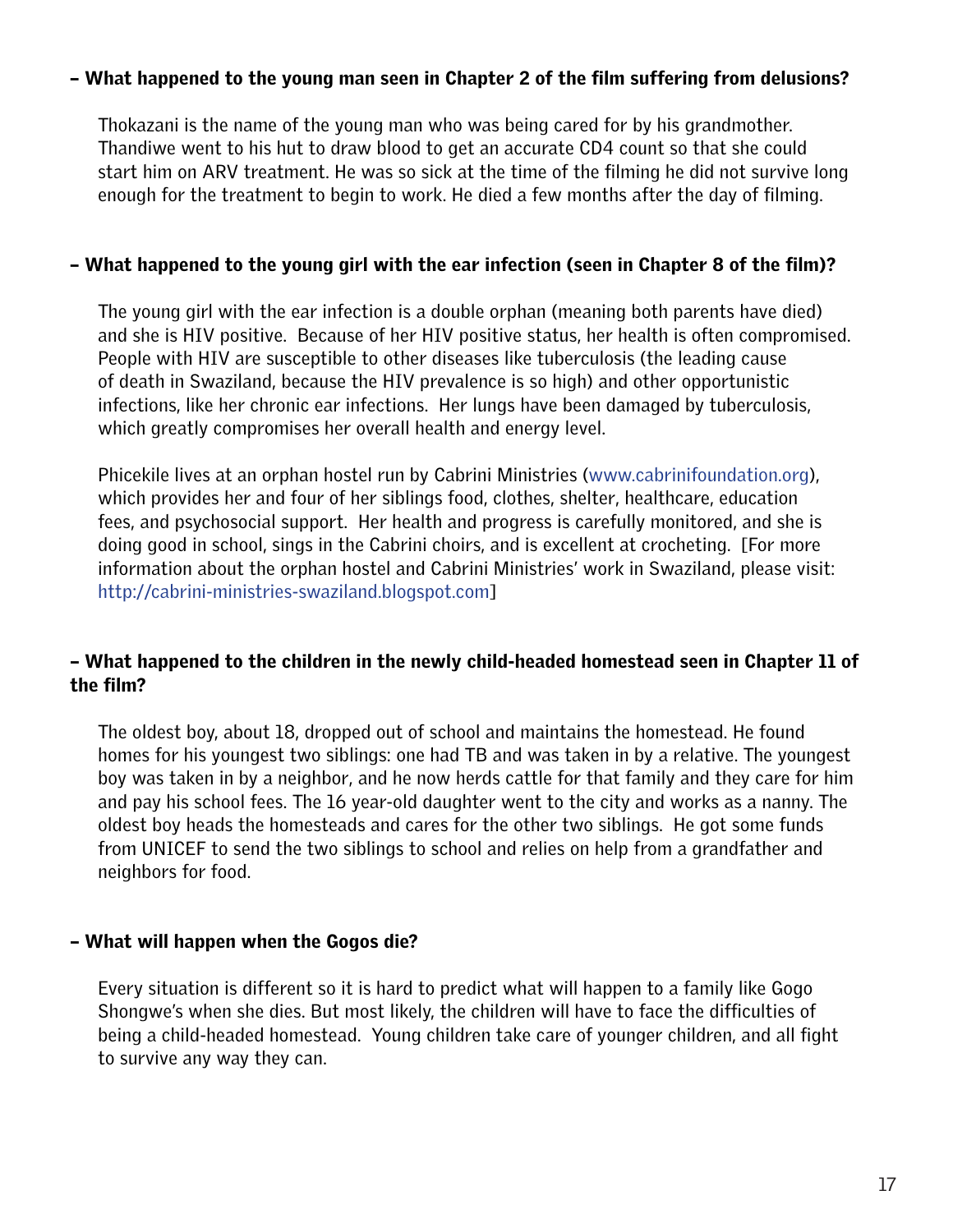### <span id="page-17-0"></span>GET INVOLVED

The following two foundations engage in work that directly supports people in the film and/or the local area. Please click on the links to get involved.

• THE CABRINI MISSION FOUNDATION – providing comprehensive support for a community of orphaned and vulnerable children and people living with HIV/AIDS and TB

#### [www.cabrinifoundation.org](http://www.cabrinifoundation.org)

The Missionary Sisters of the Sacred Heart (The Cabrini Sisters) have served as missionaries in the St. Philip's area since 1971, and Cabrini Ministries in Swaziland currently runs an orphanage for 141 orphaned and vulnerable children under 18 from the St. Philip's area that appeared in the film (providing shelter, food, clothing, school fees, healthcare, and psychosocial support), and a healthcare outreach program for approximately 1000 adult patients from the area.

Cabrini Ministries employs Thandiwe Mathunjwa as a nurse, and runs the healthcare outreach program seen in the film (provides the vehicles, nurses' and drivers' salaries, testing supplies, transport to the hospital, homestead-based and walk-in clinic health services, administration of medicines, community education, food distribution, and other critical services).

For more information, photos, and stories about Cabrini Ministries' positive work for the community in the film, please visit their blog at:

<http://cabrini-ministries-swaziland.blogspot.com>

• THE STEPHEN LEWIS FOUNDATION – providing support to gogos via the Grandmothers to Grandmothers Campaign

#### <www.stephenlewisfoundation.org>

The Stephen Lewis Foundation is a Canadian-based organization founded by Stephen Lewis that supports mostly HIV/AIDS-related grassroots projects in Africa.

The Grandmothers to Grandmothers campaign was launched in 2006 to provide assistance to grandmothers in Africa, helping with food, school fees for their grandchildren, incomegenerating projects, counseling and other needs. Please visit the website for more information at:

<www.stephenlewisfoundation.org/grandmothers.htm>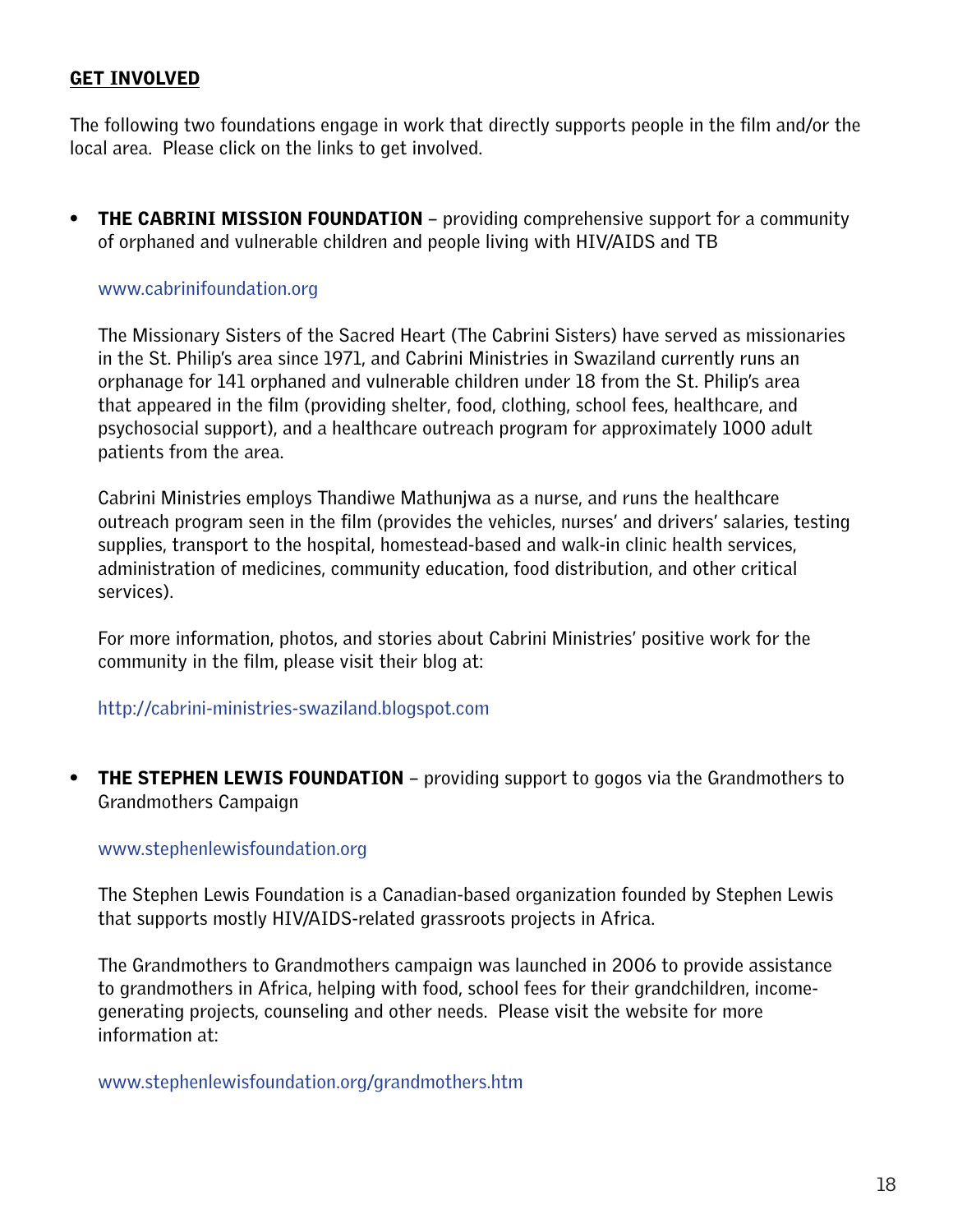## <span id="page-18-0"></span>FURTHER RESOURCES AND SUGGESTED READING

Epstein, H. *The Invisible Cure: Africa, the West, and the Fight Against AIDS*. Farrar, Straus and Giroux, 352 pp. 2007.

Hall, J. *Life Stories: Testimonies of Hope from People with HIV and AIDS*. UNICEF; 2002.

Nolen, S. 28: *Stories of AIDS in Africa*. Walker, 384 pp. 2007.

UNAIDS. *AIDS Epidemic Update: December 2007*. [http://data.unaids.org/pub/EPISlides/2007/2007\\_epiupdate\\_en.pdf](http://data.unaids.org/pub/Report/2008/swaziland_2008_country_progress_report_en.pdf)

UNICEF. *Africa's Orphaned and Vulnerable Generations: Children Affected by AIDS*. August 2006. [http://www.unicef.org/publications/files/Africas\\_Orphaned\\_and\\_Vulnerable\\_Generations\\_Children\\_](http://www.unicef.org/publications/index_35645.html) [Affected\\_by\\_AIDS.pdf](http://www.unicef.org/publications/index_35645.html)

Whiteside, A and Whalley, A. *Reviewing "Emergencies" for Swaziland: Shifting the Paradigm in a New Era*. NERCHA/ HEARD, 2007.

[http://www.reliefweb.int/rw/rwb.nsf/retrieveattachments?openagent&shortid=KKAA-](http://www.reliefweb.int/rw/rwb.nsf/retrieveattachments?openagent&shortid=KKAA-78W7DT&file=Full_Repo)[78W7DT&file=Full\\_Report.pdf](http://www.reliefweb.int/rw/rwb.nsf/retrieveattachments?openagent&shortid=KKAA-78W7DT&file=Full_Repo)

Many resources and statistics are available from the Joint United Nations Programme on HIV/AIDS (UNAIDS): [www.unaids.org](http://www.unaids.org), and the World Health Organization (WHO) HIV/AIDS website: [http://www.who.int/topics/hiv\\_aids/en/.](http://www.who.int/topics/hiv_aids/en/)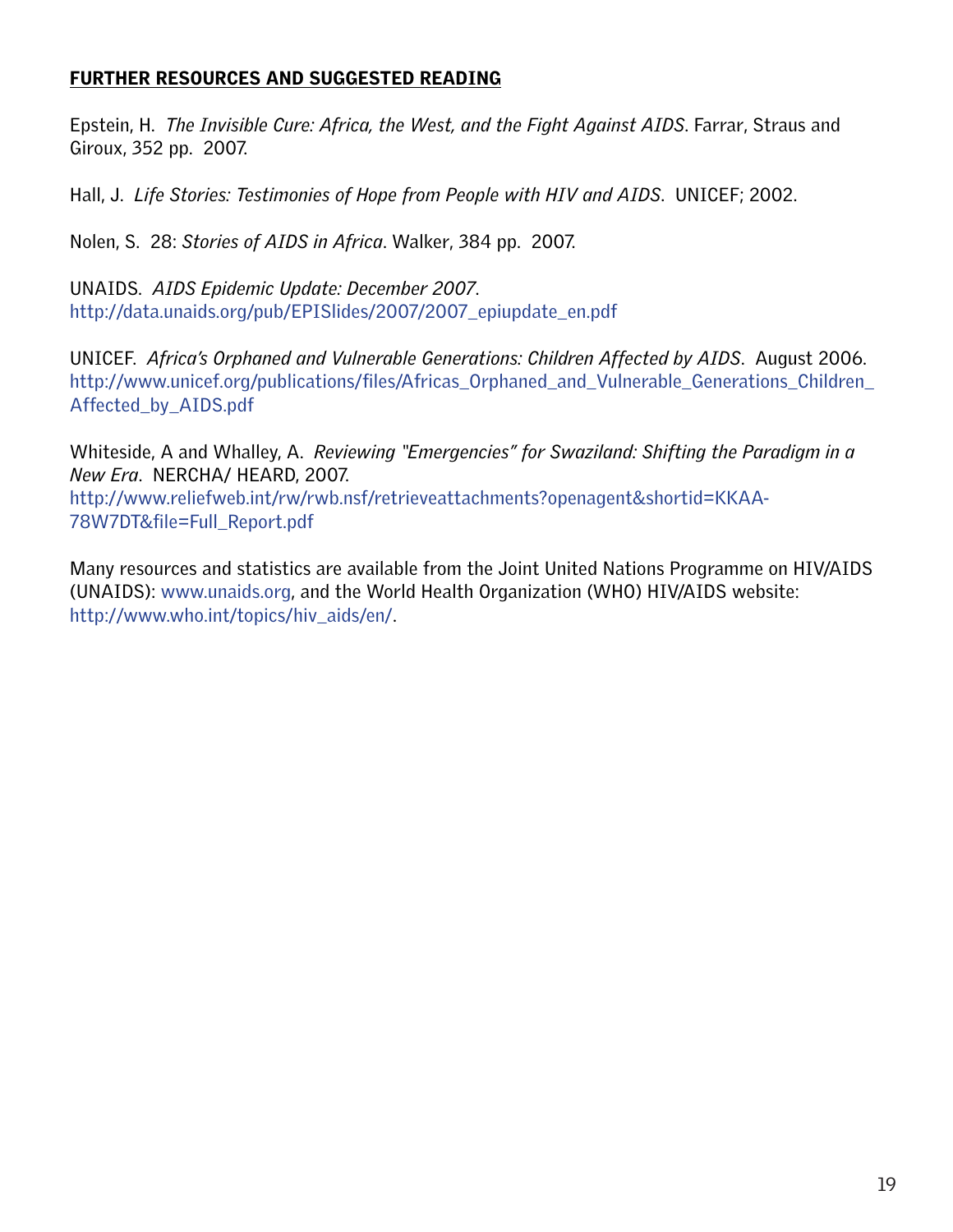## <span id="page-19-0"></span>**GLOSSARY**

ARV - antiretroviral, medications for the treatment of retroviruses (HIV), sometimes involving a regimen of several different drugs, with some side effects, that have to be carefully mixed and regularly taken to avoid resistance, to stop the virus from replicating in healthy cells

**Child-headed homestead** - a home in which the adult guardians are not present (usually implying death from HIV/AIDS-related illness) and children must run the home and raise other children without any primary adult caretakers

Gogo - Siswati term of endearment for a grandmother

**Homestead** - a collection of huts or small buildings or cement structures inhabited by members of an extended family, passed by inheritance to the oldest male child according to Swazi custom

NCP - Neighborhood Care Point, sponsored by UNICEF, is part of a program whereby small shelters were built to provide food and other services to orphans in a community

OVC - Orphaned and vulnerable children, usually used to describe children who have been orphaned or left vulnerable by AIDS

**TB** - Tuberculosis, the leading cause of death in Swaziland, because the HIV infection rate is so high. A healthy immune system can usually fight off TB, but people with HIV-compromised immune systems are greatly susceptible to TB. TB is treatable with a cycle of antibiotics that must be taken according to protocol, or resistance can build.

**RHM** - Rural Health Motivator, a national program whereby community members trained in basic health diagnosis and care report on their fellow community member's health conditions, to get a sick person in a rural area more healthcare if they need it.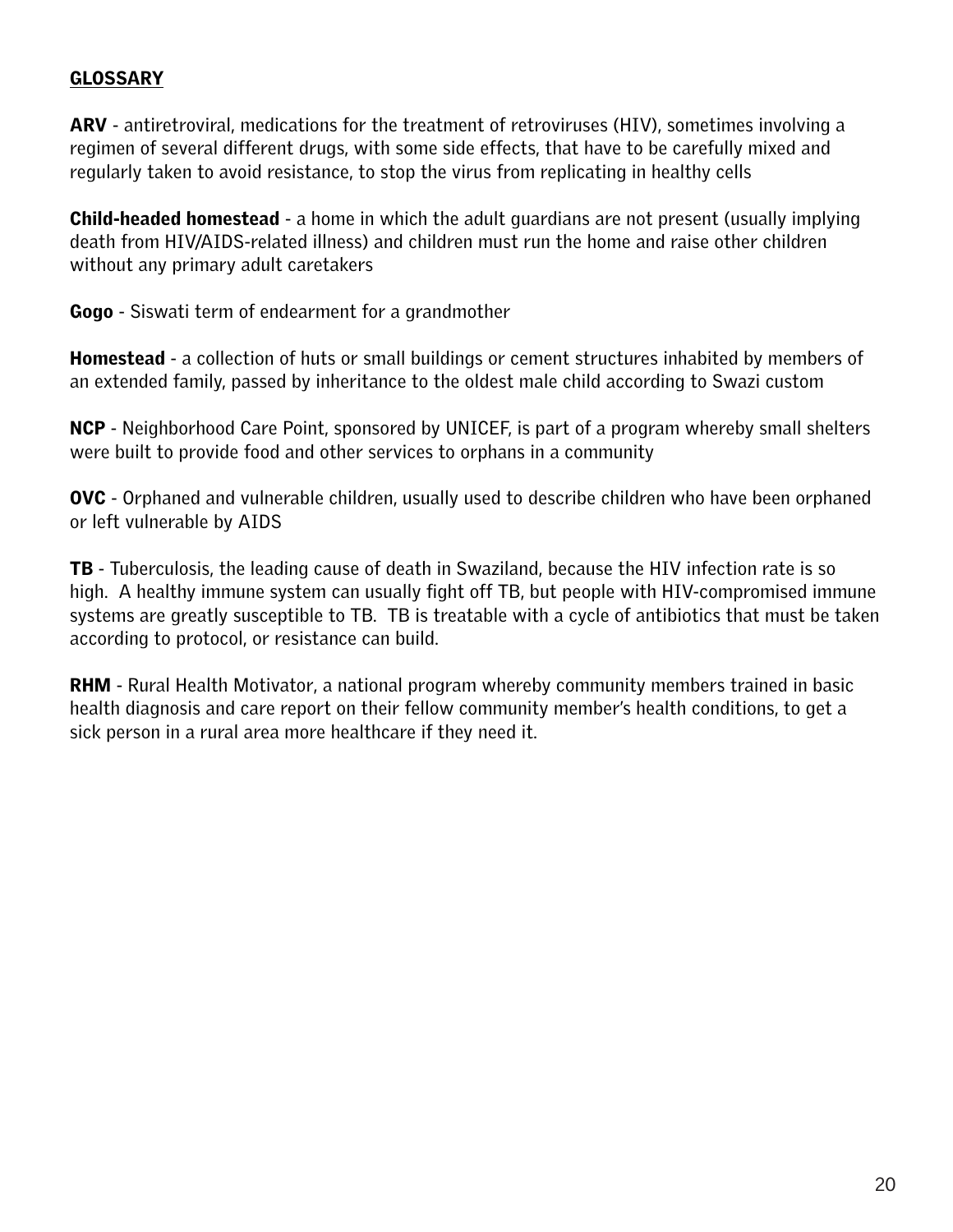## <span id="page-20-0"></span>CREDITS AND PURCHASING INFORMATION

## To purchase a DVD:

### <http://www.der.org/films/hawk-takes-one-chick.html>

Documentary Educational Resources 101 Morse Street Watertown, MA 02472 phone: (800) 569-6621 or (617) 926-0491 web: [www.der.org](http://www.der.org)

For more information about the film or the Gogo Project, please contact: docued@der.org or jgillooly@verizon.net

### **Credits**

Appearing in the film: Thandiwe Mathunjwa, Maria Shongwe, and Albertina Skhosana Director: Jane Gillooly Executive Producer: Pat Daoust Producers: Ann S. Kim, Jane Gillooly, Tracey Kaplan Cinematographer: Karin Slater Editors: Jane Gillooly, Carolyn Kaylor, Pam Larson Additional Cinematography: Natalie Haarhoff, Jane Gillooly Consulting Producer: Jocelyn Glatzer Sound Recordist: Ken Winokur Sound Mix: Rob Todd Online Editor/ Colorist: Mike Amundson Postproduction PA: Elias Mallette Translation: Zinhle Sylvester (Sly) Bhembe Bongani Mngomezulu Educational guide writers: Erika Baehr, Jane Gilooly, and Pat Daoust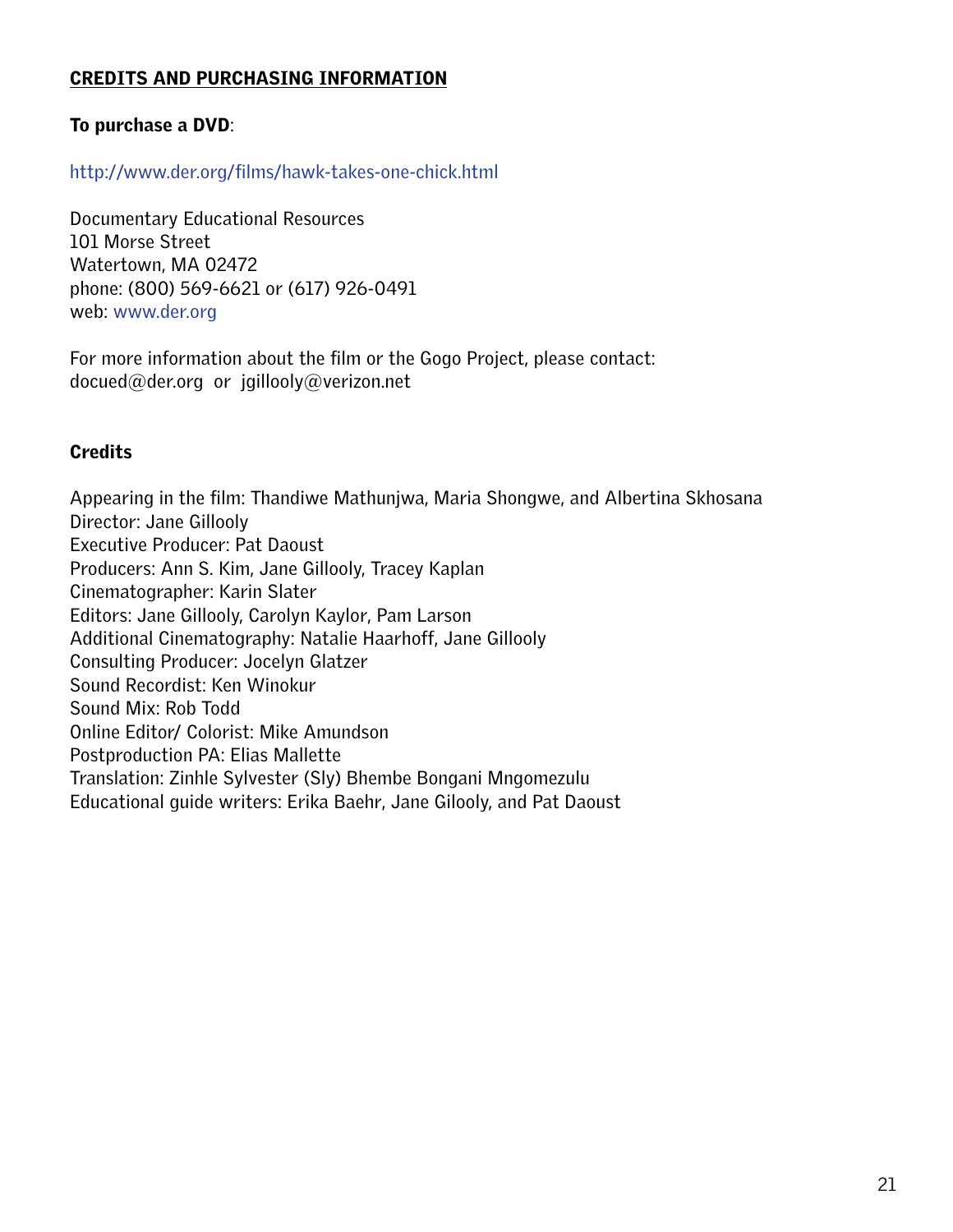# <span id="page-21-0"></span>**CITATIONS**

<span id="page-21-1"></span>i UNDP. Human Development Report 2006: Beyond Scarcity: Power, poverty, and the global water crisis. [http://hdr.undp.org/hdr2006/statistics/countries/data\\_sheets/cty\\_ds\\_SWZ.html](http://hdr.undp.org/hdr2006/statistics/countries/data_sheets/cty_ds_SWZ.html)

<span id="page-21-2"></span>ii IRIN. "SWAZILAND: Foetuses in a stream highlight plight of women." 26 September 2007. <http://www.irinnews.org/Report.aspx?ReportId=74505>

<span id="page-21-3"></span>iii Meldrum, A. "King comes courting 20,000 virgin dancers." *The Guardian*. 30 August 2005. <http://www.guardian.co.uk/world/2005/aug/30/aids.andrewmeldrum>

<span id="page-21-4"></span>iv IRIN. "SWAZILAND: Tuberculosis still killer number one." 4 April 2007. <http://www.irinnews.org/Report.aspx?ReportId=71139>

<span id="page-21-5"></span>v UNAIDS. "2006 Report on the Global AIDS Epidemic." <http://www.unaids.org/en/KnowledgeCentre/HIVData/GlobalReport/>

<span id="page-21-6"></span>vi Swaziland Ministry of Health and Social Welfare. "Highlights of the 10th HIV Sentinel Surveillance Among Pregnant Women." December 2006.

<span id="page-21-7"></span>vii BBC News. "Swaziland in World AIDS Day Snub." 1 December 2005. <http://news.bbc.co.uk/2/hi/africa/4488464.stm>

<span id="page-21-8"></span>viii UNAIDS. "AIDS Epidemic Update: December 2007." [http://data.unaids.org/pub/EPISlides/2007/2007\\_epiupdate\\_en.pdf](http://data.unaids.org/pub/EPISlides/2007/2007_epiupdate_en.pdf)

<span id="page-21-9"></span>ix ibid.

<span id="page-21-10"></span>x WHO (2003). "World health report: 2003: shaping the future." Geneva. [http://www.who.int/entity/whr/2003/en/whr03\\_en.pdf](http://www.who.int/entity/whr/2003/en/whr03_en.pdf)

<span id="page-21-11"></span>xi Piot, P, Greener, R, and Russell, S. "Squaring the Circle: AIDS, Poverty, and Human Development." *PLoS Med*. 2007 October; 4(10): e314. Published online 2007 October 23. doi: 10.1371/journal. pmed.0040314.

<span id="page-21-12"></span>xii IRIN. "SWAZILAND: Declare HIV/AIDS a 'humanitarian emergency.'" 6 November 2007. <http://www.irinnews.org/Report.aspx?ReportId=75165>

<span id="page-21-13"></span>xiii IRIN. "UN asks for \$15.6 million to save 400,000 people." 25 July 2007. <http://www.irinnews.org/Report.aspx?ReportId=73414>

<span id="page-21-14"></span>xiv AVERT. "HIV and AIDS in Africa." May 2008. <http://www.avert.org/aafrica.htm>

<span id="page-21-15"></span>xv UNAIDS. AIDS Epidemic Update: December 2007. [http://data.unaids.org/pub/EPISlides/2007/2007\\_epiupdate\\_en.pdf](http://data.unaids.org/pub/EPISlides/2007/2007_epiupdate_en.pdf)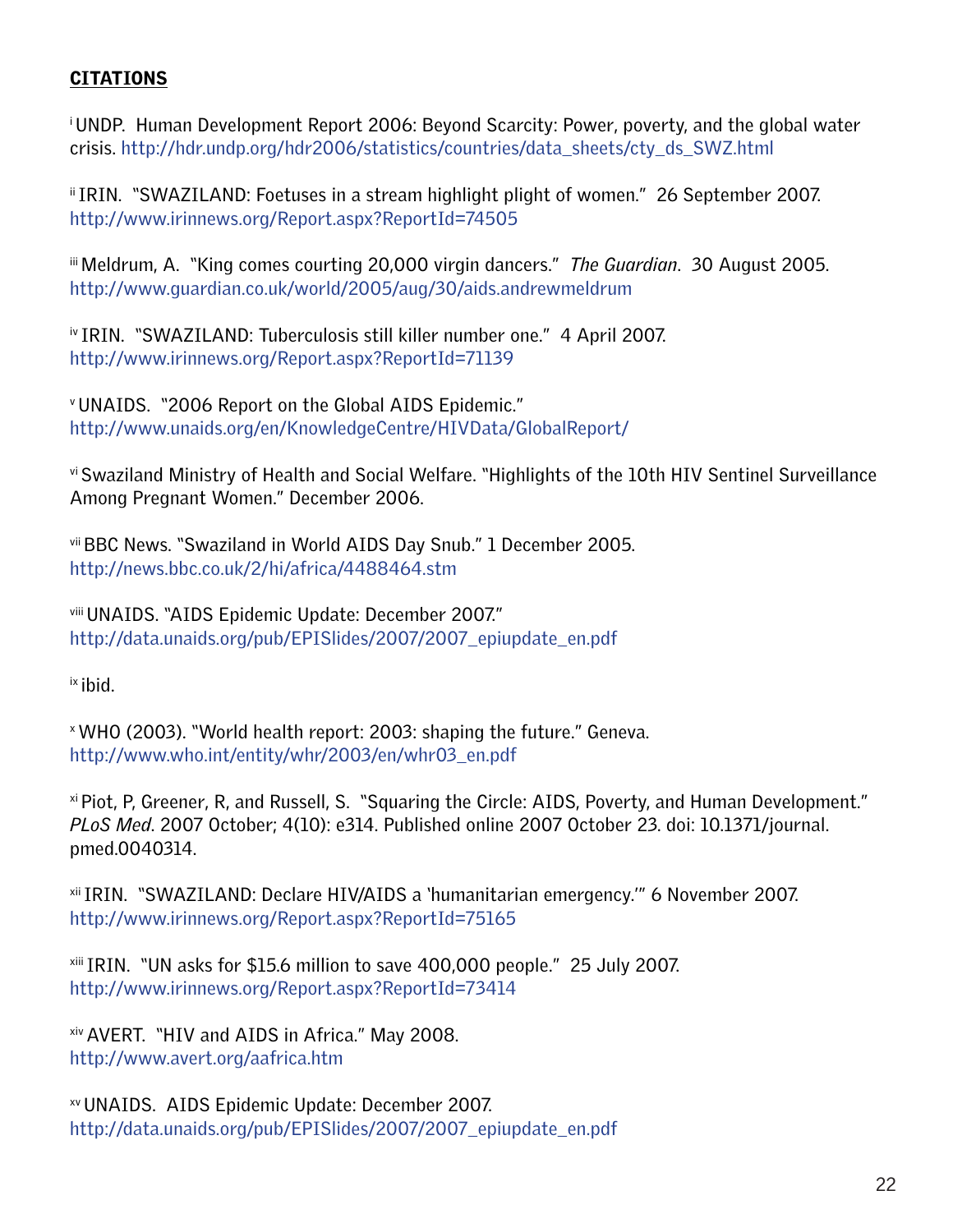<span id="page-22-0"></span>xvi UNICEF. "Africa's Orphaned and Vulnerable Generations: Children Affected by AIDS". August 2006. [http://www.unicef.org/publications/files/Africas\\_Orphaned\\_and\\_Vulnerable\\_Generations\\_](http://www.unicef.org/publications/files/Africas_Orphaned_and_Vulnerable_Generations_Children_Affected_by_AIDS.pdf) [Children\\_Affected\\_by\\_AIDS.pdf](http://www.unicef.org/publications/files/Africas_Orphaned_and_Vulnerable_Generations_Children_Affected_by_AIDS.pdf)

<span id="page-22-1"></span>xvii IRIN. "SWAZILAND: Elderly caregivers get little support." 25 January 2008. <http://www.irinnews.org/Report.aspx?ReportId=76423>

<span id="page-22-2"></span>xviii ibid.

<span id="page-22-3"></span>xix IRIN. "SWAZILAND: Every third woman sexually abused as a child, says report." 9 April 2008. <http://www.irinnews.org/Report.aspx?ReportId=77685>

<span id="page-22-4"></span>xx IRIN. "SOUTHERN AFRICA: Women take sexual risks to feed their families." 31 October 2007. <http://www.irinnews.org/Report.aspx?ReportId=75071>

<span id="page-22-5"></span>xxi IRIN *PlusNews*. "SWAZILAND: Albertina Nyatsi: "You don't have to suffer in silence; you don't have to suffer at all." April 2008. <http://www.irinnews.org/HOVReport.aspx?ReportId=77860>

<sup>xxii</sup> IRIN. "Resisting condoms as AIDS deaths soar." 2 December 2003. <http://www.aegis.com/news/IRIN/2003/IR031218.html>

<span id="page-22-6"></span>xxiii Wikipedia. "HIV/AIDS in Africa." May 2008. [http://en.wikipedia.org/wiki/AIDS\\_in\\_Africa](http://en.wikipedia.org/wiki/AIDS_in_Africa)

<span id="page-22-7"></span>xxiv WHO, UNAIDS, and UNICEF. *Towards universal access : scaling up priority HIV/AIDS interventions in the health sector : progress report*. April 2007. [http://www.who.int/hiv/mediacentre/universal\\_access\\_progress\\_report\\_en.pdf](http://www.who.int/hiv/mediacentre/universal_access_progress_report_en.pdf)

<span id="page-22-8"></span>xxv ibid.

<span id="page-22-9"></span>xxvi IRIN. "SWAZILAND: ARV rollout on track but not without challenges." 19 July 2007. <http://www.irinnews.org/PrintReport.aspx?ReportId=73316>

<span id="page-22-10"></span>xxvii Li, K. UNICEF: "Finding the best way to care for children orphaned by AIDS." 6 December 2005. [http://www.unicef.org/aids/swaziland\\_30345.html](http://www.unicef.org/aids/swaziland_30345.html)

xxviii IRIN. "SWAZILAND: Rural health 'motivators' could ease professional shortage." 3 August 2004. <http://www.irinnews.org/report.aspx?reportid=50911>

<span id="page-22-11"></span><sup>xxix</sup> NERCHA. "Report of the Joint Review of the National Response to HIV and AIDS in Swaziland." March 2005.

<span id="page-22-12"></span>xxx Hall, J. *Life Stories: Testimonies of Hope from People with HIV and AIDS*. UNICEF; 2002: v.

<span id="page-22-13"></span>xxxi Physicians for Human Rights. *Epidemic of Inequality: Women's Rights and HIV/AIDS in Botswana and Swaziland*. 2007.